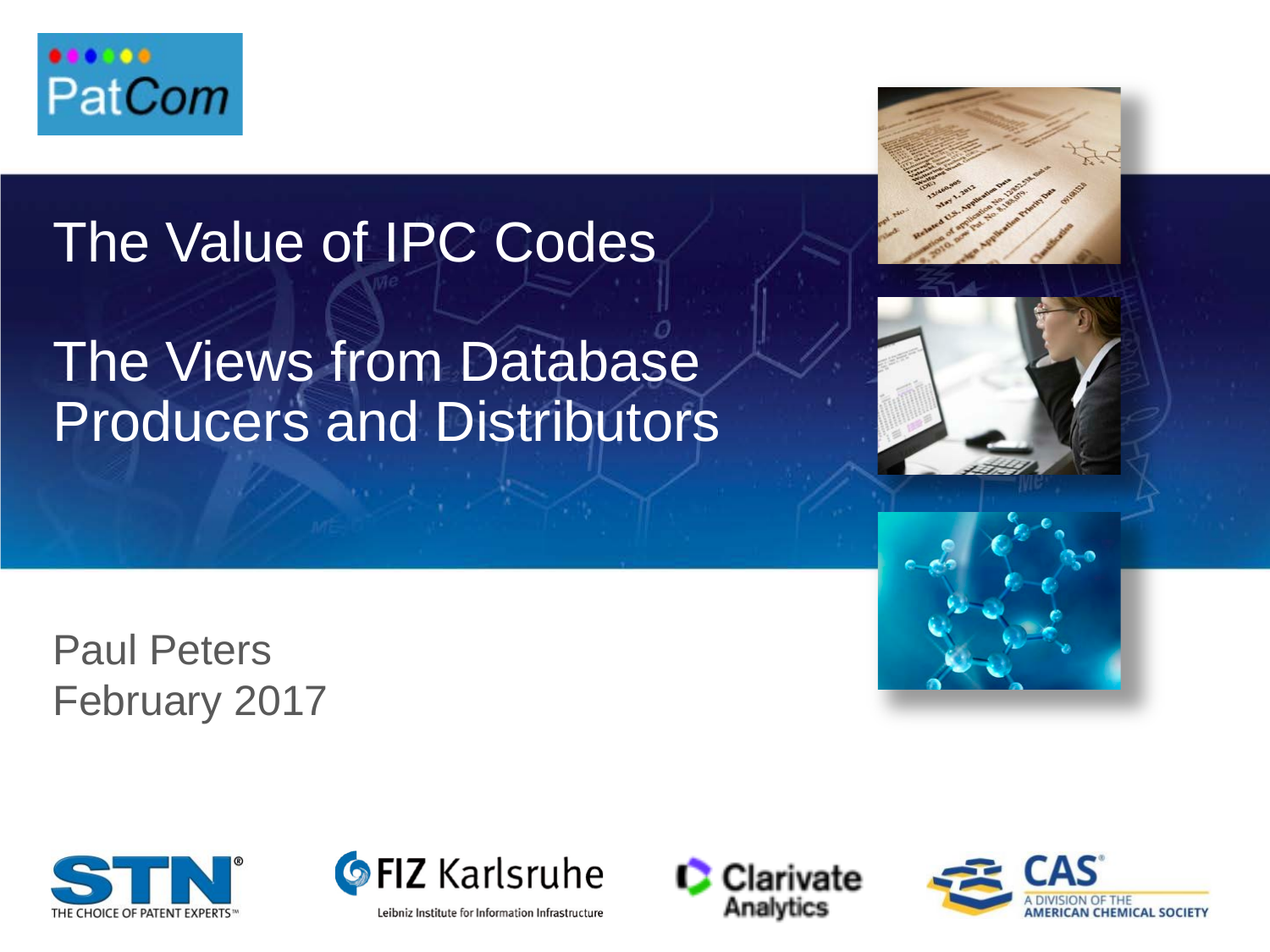# International Patent Classification codes have great value for the patent community

- A hierarchy of codes for classifying the subject content of patents
	- 8 sections
	- Nearly 80,000 subdivisions
- Assigned very early in the patent lifecycle
- Kept up-to-date via yearly revisions
	- Reflects the latest advances in technology
- Quarterly reclassifications
- Allow precise identification of a set of relevant patents



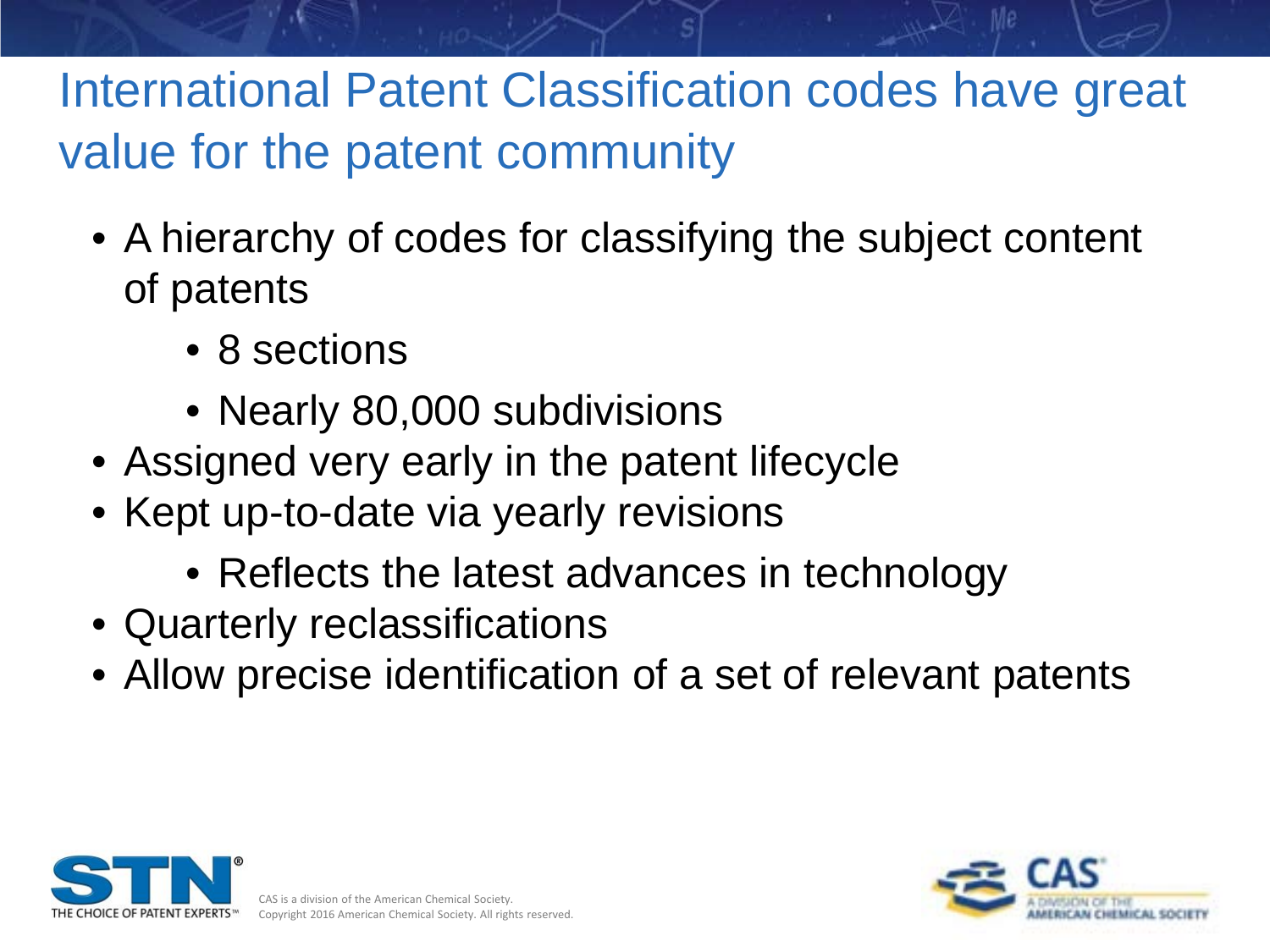# CAS depends on IPCs for building the CAplus database

• Coverage is guaranteed for certain IPC codes known to always have chemistry and chemistry-relevant content

| Class/<br><b>Subclass</b> | <b>Subject Matter</b>                                                  | <b>Groups Guaranteed Coverage</b>                                                                                                               |
|---------------------------|------------------------------------------------------------------------|-------------------------------------------------------------------------------------------------------------------------------------------------|
|                           | <b>A: HUMAN NECESSITIES</b>                                            |                                                                                                                                                 |
| A01N                      | Biocides, pesticides, herbicides, and<br>plant growth regulators       | 27/00-61/02. 65/02                                                                                                                              |
| A21D                      | Baking additives and preservatives                                     | 2/02-2/32                                                                                                                                       |
| A23D                      | Edible oils or fats, e.g., margarines,<br>cooking oils and shortenings | 7/005-7/01, 9/007-9/013                                                                                                                         |
| A23I                      | Miscellaneous food preparation and<br>preservation                     | 3/34-3/3409, 3/3427-3/3436,<br>3/3454-3/3463, 3/3481-3/3562, 3/358,<br>3/37, 3/42                                                               |
| A24B                      | Manufacture and preparation of<br>tobacco                              | 15/00-15/20, 15/26-15/42                                                                                                                        |
| A61K                      | Medical, dental and toilet preparations                                | 6/00-6/10, 8/19-8/91, 9/107-9/113,<br>9/28-9/46, 9/56-9/66, 31/00-33/44,<br>38/00-38/58, 47/00-47/44, 47/48-47/69,<br>51/00-103/40              |
| A61L                      | Sterilization, disinfection and<br>deodorization                       | 9/02, 15/12, 15/22-15/34, 15/38                                                                                                                 |
|                           | <b>B: PERFORMING OPERATIONS; TRANSPORTING</b>                          |                                                                                                                                                 |
| <b>B01D</b>               | Separation                                                             | 3/12. 7/02. 9/00-15/42. 53/48-53/72.<br>53/86, 53/90, 53/94, 59/00-61/04,<br>61/14-61/16, 61/36-61/44, 61/56-61/58,<br>65/06-65/08, 71/00-71/82 |

**IPC Reform List I - Guaranteed Coverage** 

Of the 680 newly defined IPC codes for 2017, 370 were added to the **CAplus** coverage lists.

#### <http://www.cas.org/content/references/patipcguar8>



CAS is a division of the American Chemical Society. Copyright 2016 American Chemical Society. All rights reserved.

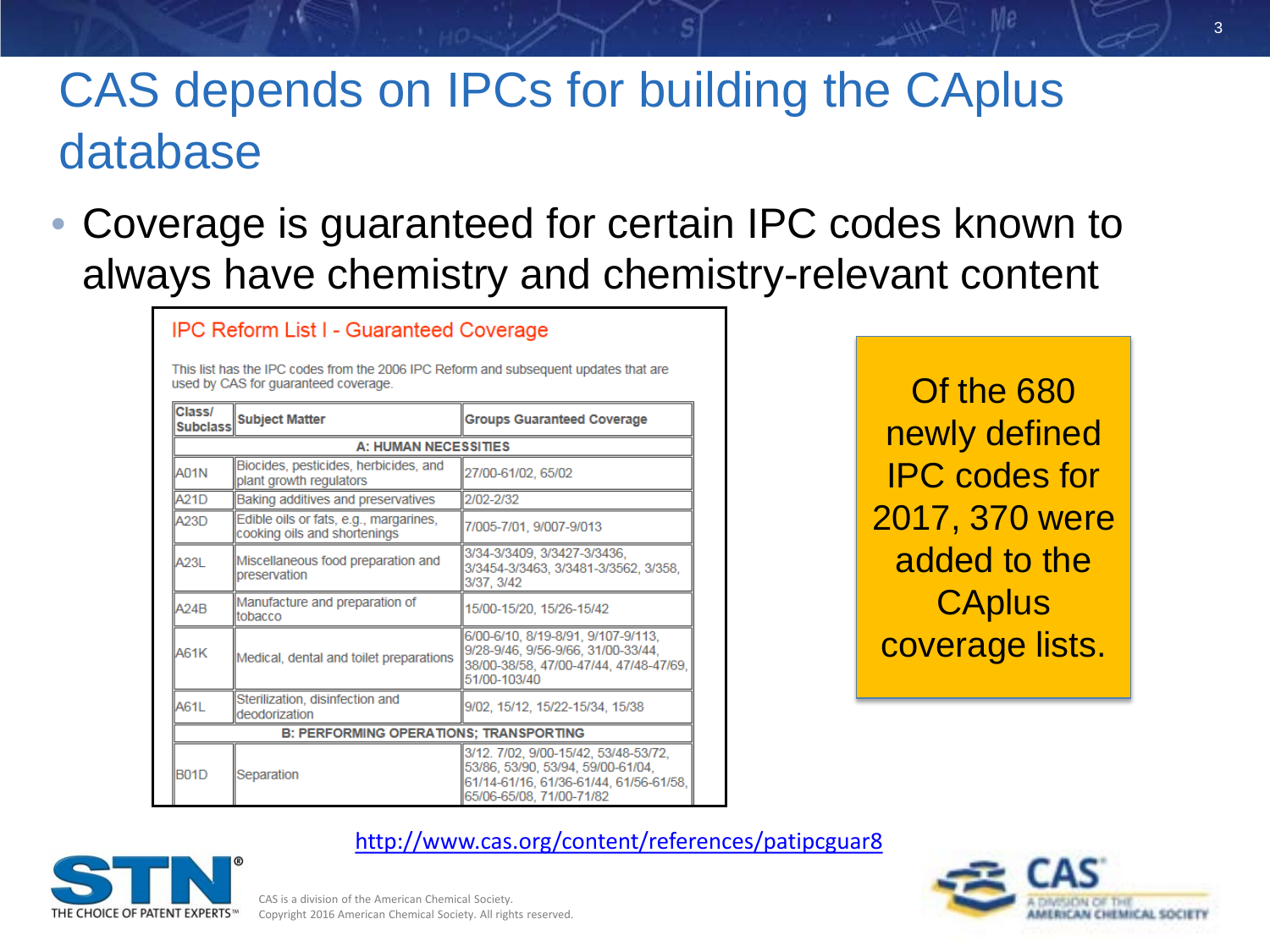# Patents with "selective coverage" IPC codes are intellectually evaluated for chemistry relevance

| Class/<br><b>Subclass</b>   | <b>Subject Matter</b>                                                           | <b>Groups Selectively Covered in CA</b>                                                                                         |  |  |
|-----------------------------|---------------------------------------------------------------------------------|---------------------------------------------------------------------------------------------------------------------------------|--|--|
| <b>A: HUMAN NECESSITIES</b> |                                                                                 |                                                                                                                                 |  |  |
| <b>A01C</b>                 | Planting, sowing and<br>fertilizing                                             | 1/00-3/00, 14/00, 21/00                                                                                                         |  |  |
| <b>A01D</b>                 | Harvesting; Mowing                                                              | 69/12                                                                                                                           |  |  |
| <b>A01G</b>                 | <b>Horticulture</b>                                                             | all groups                                                                                                                      |  |  |
| A01H                        | New plants; plant<br>reproduction by tissue<br>culture                          | all groups                                                                                                                      |  |  |
| A01J                        | Manufacture of<br>dairy products                                                | 00/00, 5/013, 7/02-7/04, 11/00, 15/00, 25/00, 25/11,<br>27/00-27/02, 99/00                                                      |  |  |
| A <sub>01</sub> K           | Animal husbandry                                                                | 1/015, 31/00, 43/00, 61/00, 61/10-61/51, 61/54,<br>61/57-61/59, 61/90-61/95, 67/00-67/033, 85/00-<br>85/01, 91/00, 91/12, 91/18 |  |  |
| A01L                        | Shoeing of animals                                                              | 1/00, 5/00, 15/00                                                                                                               |  |  |
| <b>A01M</b>                 | Catching or trapping of<br>animals                                              | 1/00-1/02, 1/14-1/20, 3/04, 5/06, 29/12, 29/28, 99/00                                                                           |  |  |
| <b>A01N</b>                 | Biocides, pesticides,<br>herbicides, and plant<br>growth regulators             | 00/00-25/34, 63/00-65/48                                                                                                        |  |  |
| A01P                        | Biocidal, pesticidal,<br>herbicidal, and plant<br>growth regulating<br>activity | all groups                                                                                                                      |  |  |
| A21B                        | <b>Baking equipment</b>                                                         | all groups                                                                                                                      |  |  |
| <b>A21C</b>                 | Dough processing<br>equipment                                                   | all groups                                                                                                                      |  |  |
| A21D                        | Baking additives and<br>preservatives                                           | 00/00-2/00, 2/34-17/00                                                                                                          |  |  |

Only those patents deemed to be chemistry relevant get value-added indexing.



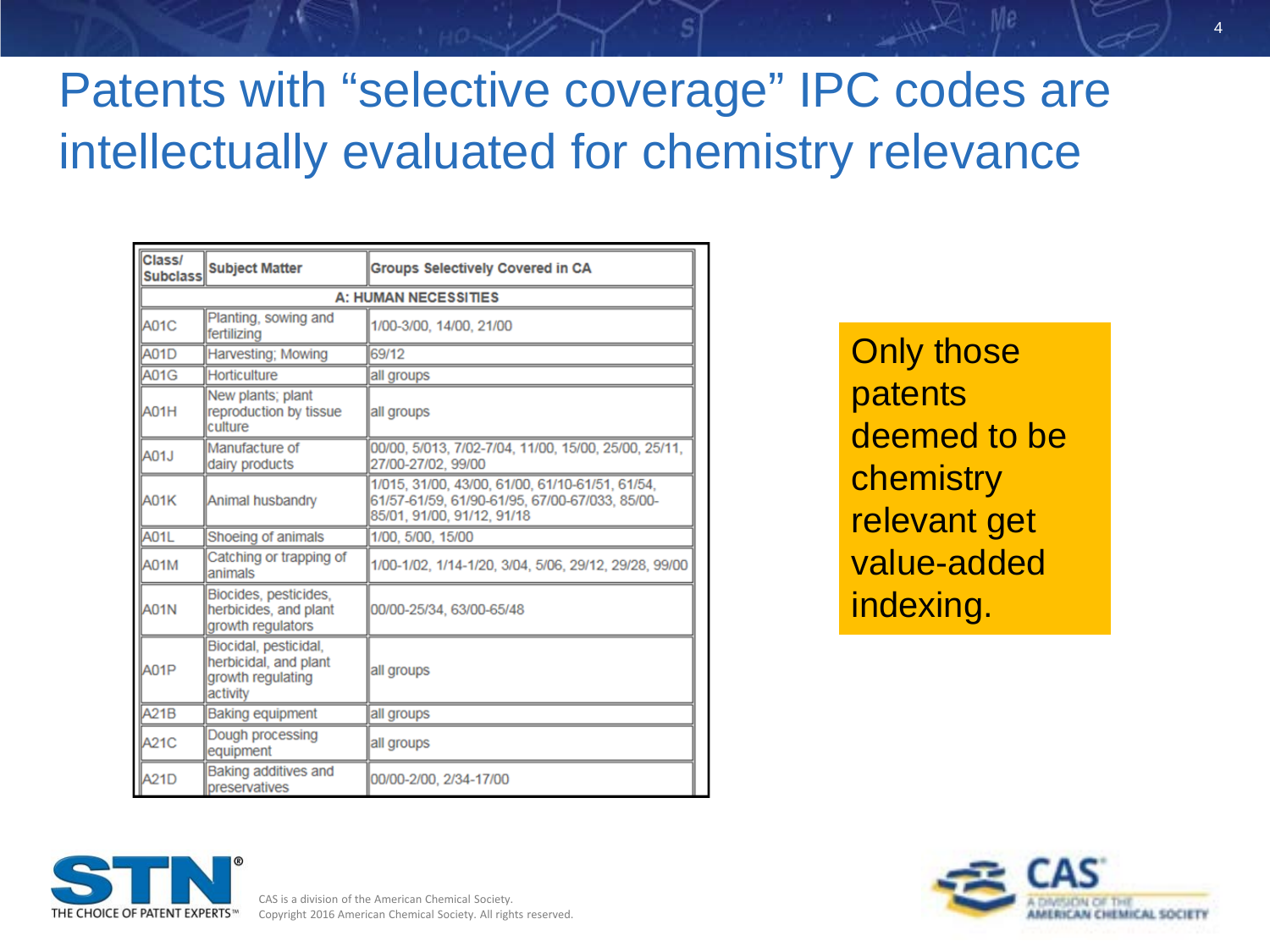# Patents published without IPC classifications are also covered, but require special processing

| (12) INTERNATIONAL APPLICATION PUBLISHED UNDER THE PATENT COOPERATION TREATY (PCT)<br>(19) World Intellectual Property<br>Organization<br><b>International Bureau</b><br>(43) International Publication Date<br><b>WIPOIPCT</b><br>9 February 2017 (09.02.2017)                                       |      | (10) International Publication Number<br>WO 2017/023133 A2                                                                                                                                                                       |
|-------------------------------------------------------------------------------------------------------------------------------------------------------------------------------------------------------------------------------------------------------------------------------------------------------|------|----------------------------------------------------------------------------------------------------------------------------------------------------------------------------------------------------------------------------------|
| (51) International Patent Classification: Not classified<br>(21) International Application.                                                                                                                                                                                                           |      | baekjukjeon-daero, Giheunggu, Yongin-si, Gyeonggi-do<br>16995 (KR).                                                                                                                                                              |
| PCT/KR2016/008622<br>(22) International Filing Date:                                                                                                                                                                                                                                                  |      | (74) Agent: AHN, So Young; 4th Fl., 344, Seocho-daero,<br>Seocho-gu, Seoul 06632 (KR).                                                                                                                                           |
| 4 August 2016 (04.08.2016)                                                                                                                                                                                                                                                                            | (81) | Designated States (unless otherwise indicated, for every                                                                                                                                                                         |
| (25) Filing Language:<br>English                                                                                                                                                                                                                                                                      |      | kind of national protection available): AE, AG, AL, AM,<br>AO, AT, AU, AZ, BA, BB, BG, BH, BN, BR, BW, BY,                                                                                                                       |
| English<br>(26) Publication Language:                                                                                                                                                                                                                                                                 |      | BZ, CA, CH, CL, CN, CO, CR, CU, CZ, DE, DK, DM,                                                                                                                                                                                  |
| (30) Priority Data:<br>10-2015-0110227 4 August 2015 (04.08.2015)<br>КR                                                                                                                                                                                                                               |      | DO, DZ, EC, EE, EG, ES, FL, GB, GD, GE, GH, GM, GT,<br>HN, HR, HU, ID, IL, IN, IR, IS, JP, KE, KG, KN, KP, KZ,<br>LA, LC, LK, LR, LS, LU, LY, MA, MD, ME, MG, MK,                                                                |
| (71) Applicant: CHONG KUN DANG PHARMACEUTIC-<br>AL CORP. [KR/KR]; 8, Chungjeong-ro, Seodaemun-gu,<br>Seoul 03742 (KR).                                                                                                                                                                                |      | MN, MW, MX, MY, MZ, NA, NG, NI, NO, NZ, OM, PA,<br>PE, PG, PH, PL, PT, QA, RO, RS, RU, RW, SA, SC, SD,<br>SE, SG, SK, SL, SM, ST, SV, SY, TH, TJ, TM, TN, TR,<br>TT, TZ, UA, UG, US, UZ, VC, VN, ZA, ZM, ZW.                     |
| LEE.<br>Jaekwang:<br>$315 - 20$ ,<br>(72) Inventors:<br>Dong-<br>baekjukjeon-daero, Giheunggu, Yongin-si, Gyeonggi-do<br>KIM.<br>Yuntae:<br>$(KR)$ .<br>$315 - 20.$<br>Dong-<br>16995<br>baekjukjeon-daero, Giheunggu, Yongin-si, Gyeonggi-do<br>16995 (KR). LEE, Chang Sik: 315-20, Dongbaekjukieon- |      | (84) Designated States (unless otherwise indicated, for every<br>kind of regional protection available): ARIPO (BW, GH,<br>GM, KE, LR, LS, MW, MZ, NA, RW, SD, SL, ST, SZ,<br>TZ, UG, ZM, ZW), Eurasian (AM, AZ, BY, KG, KZ, RU, |
| PHARMACEUTICAL COMPOSITION COMPRISING THE SAME                                                                                                                                                                                                                                                        |      | (54) Title: 1,3,4-OXADIAZOLE DERIVATIVE COMPOUNDS AS HISTONE DEACETYLASE 6 INHIBITOR, AND THE                                                                                                                                    |





CAS is a division of the American Chemical Society. Copyright 2016 American Chemical Society. All rights reserved.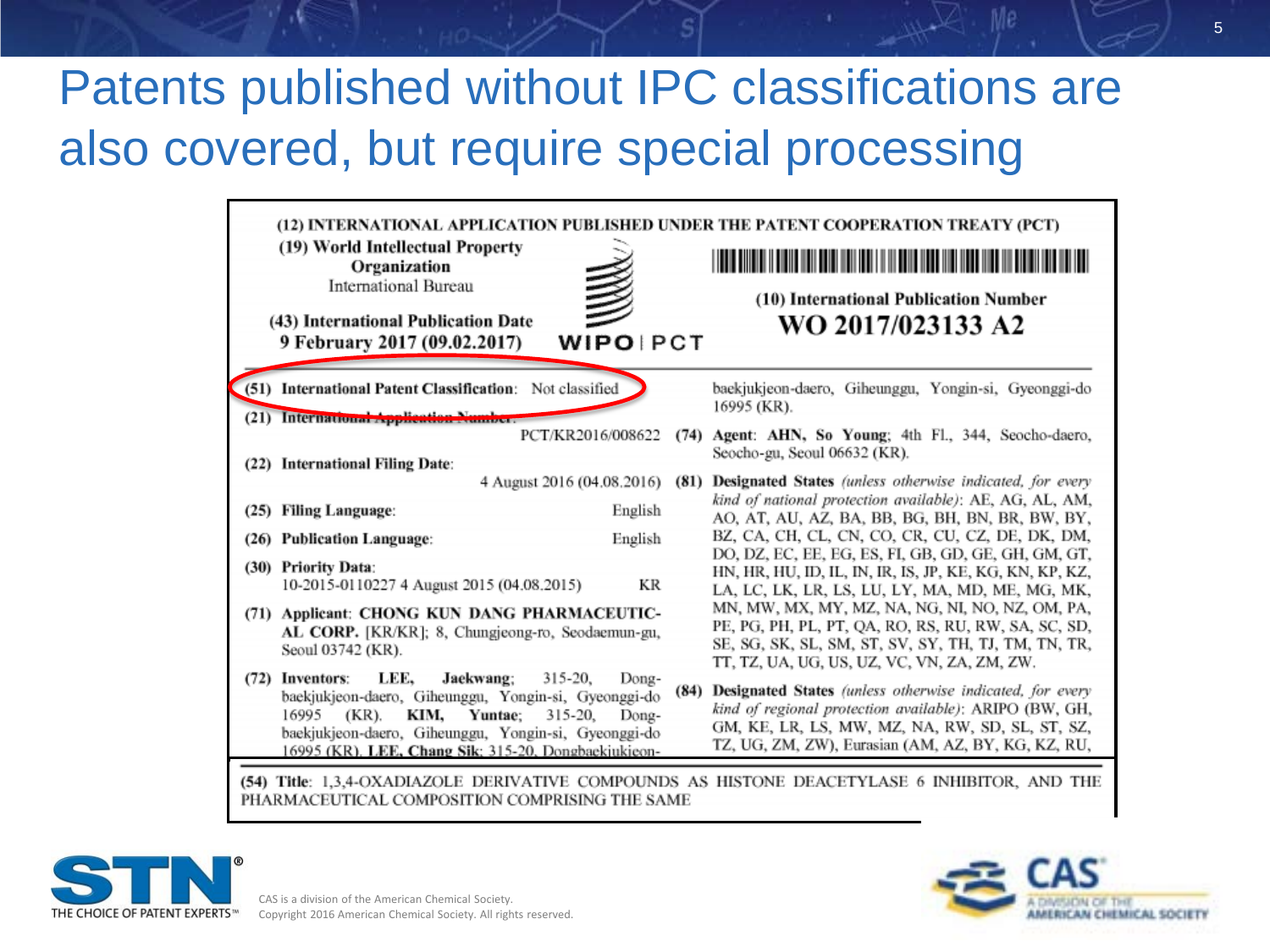# Offices publishing patents without IPC codes in recent years

**CAplus basic patents originally published without IPC codes, 2015-date**





CAS is a division of the American Chemical Society. Copyright 2016 American Chemical Society. All rights reserved.

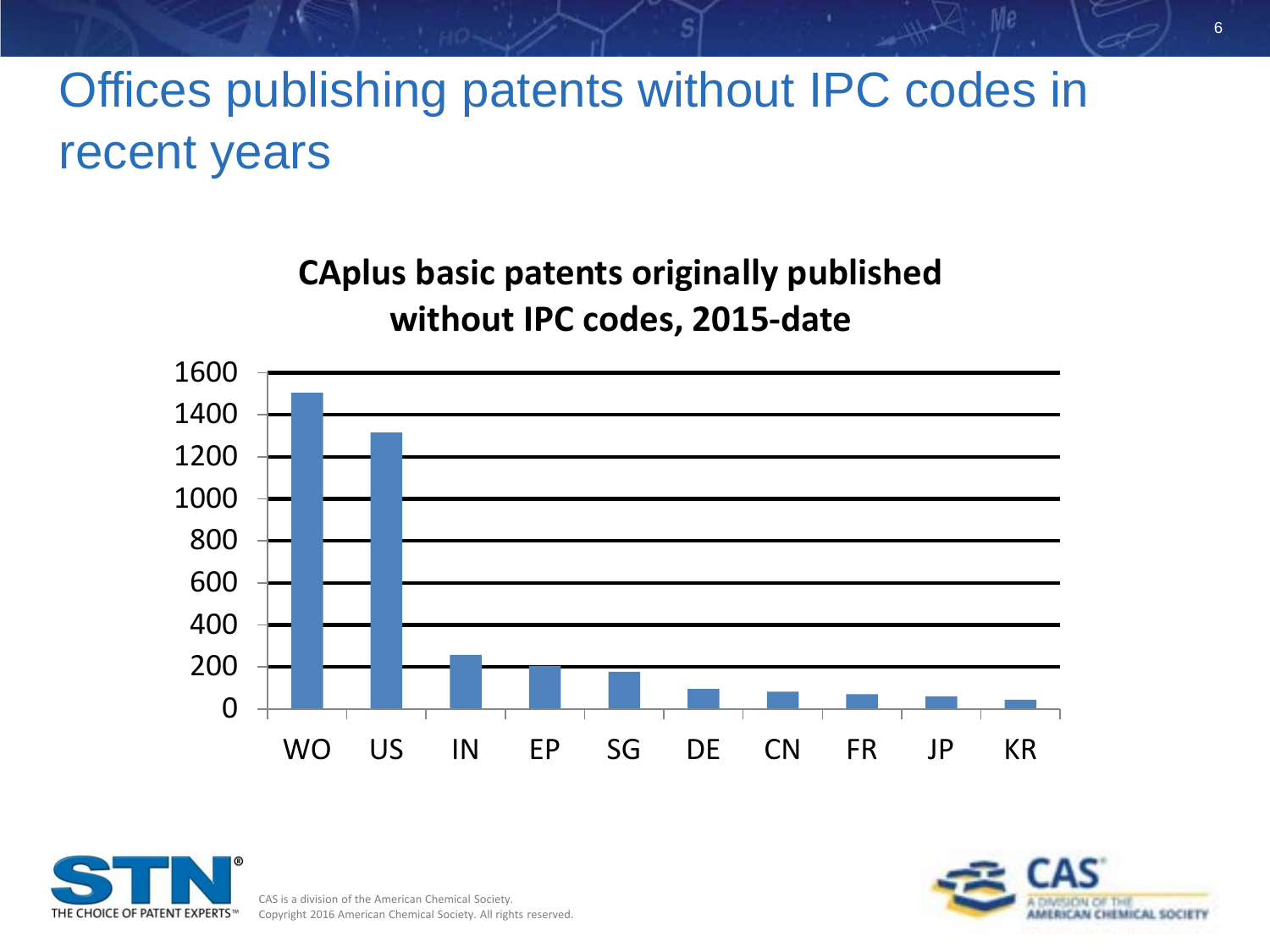# IPC codes are featured in STN's value-added and full-text patent databases

- Value-added databases
	- CAplusSM, Derwent World Patents Index®, INPADOC
- Full-text patent databases
	- Australia, Canada, China, Europe, Germany, France, Great Britain, India, Japan, Korea, WIPO, United States
- **INSPEC** (engineering database)





7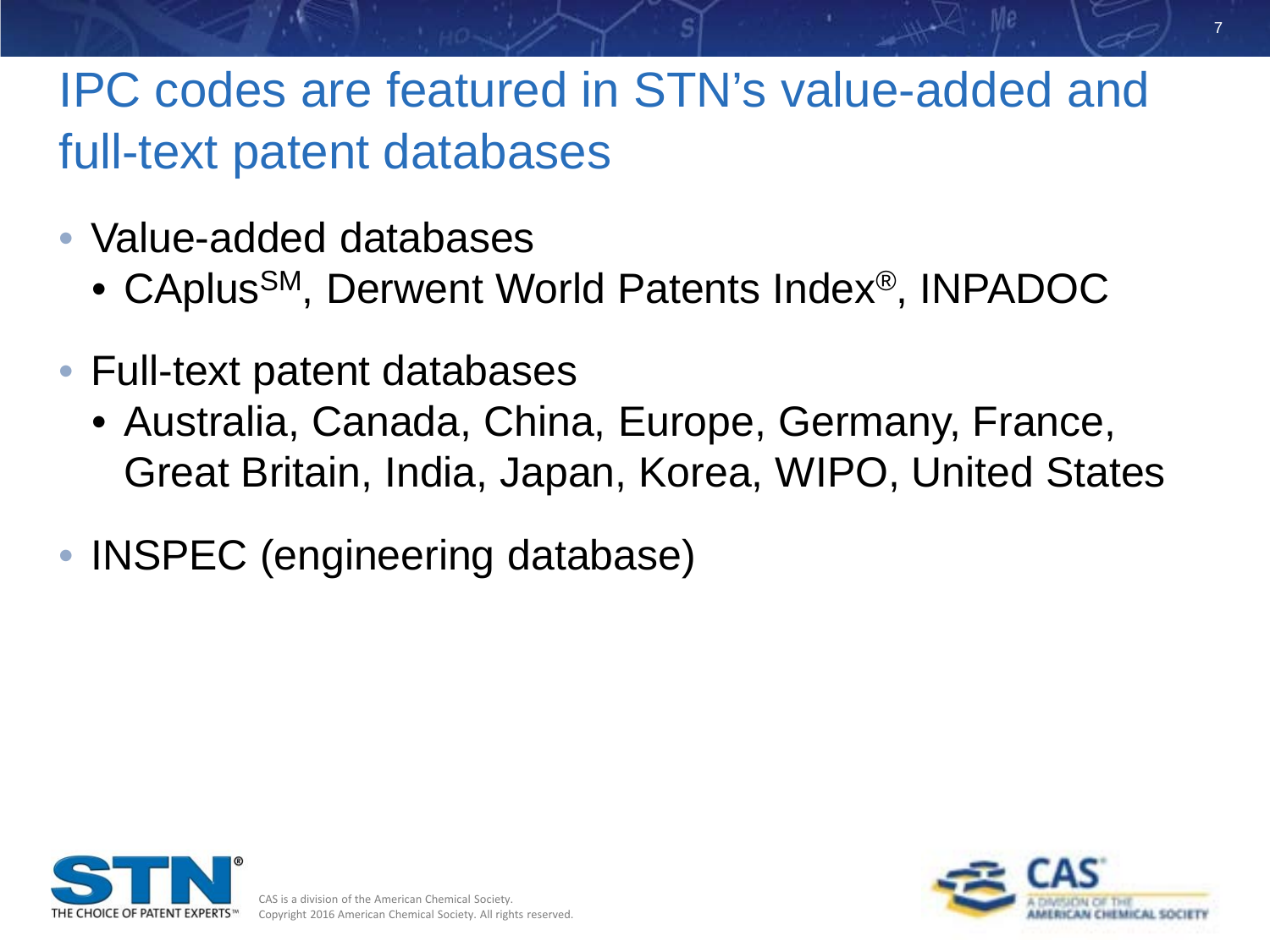### IPCs are critically important for patent searching

- Search by IPC codes at various levels
	- Subclass A61K/IPC retrieves all IPC codes which start with A61K
	- Group A61K0031 retrieves all IPC codes which start with A61K0031
	- Full Codes A61K0031-473
- Search by initial IPC classification codes (IPCI), by latest reclassifications (IPCR), or at both levels (IPC)



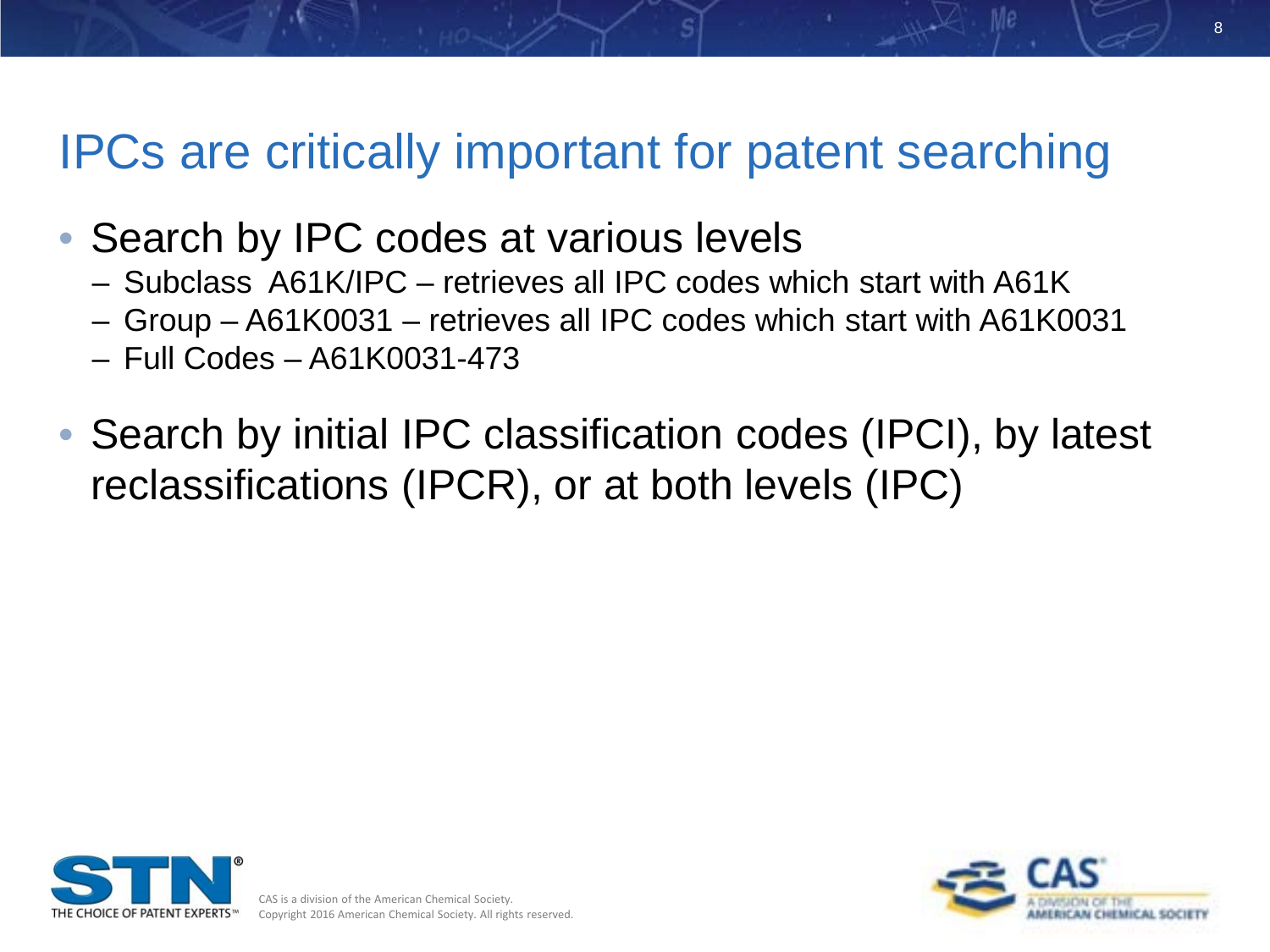# The ability to search and display IPC metadata is also available

- Search by IPC metadata in IPC.KW (display in IPC.TAB)
	- Position: First (F) or Later (L)
	- Inventive (I) or Additional (A)
	- Assigning Authority Two character abbreviation, such as AU, US or WO
	- Assignment Human, Machine or Software (rare)
	- Status Original (O) or Reclassification (R)

```
ANSWER 1 OF 485960 CAPLUS COPYRIGHT 2017 ACS on STN
L12
PI
     EP 3130335
IPCI CODE
                 VERSION
                           POS INV CC ASSIGNMENT
                                                     DATE
                                                             STAT
                                    EP Human
A61K0031-047
                 (200601)20161205
                            F
                                I.
                                                              \circ(200601) L
A61K0031-717
                                Ι.
                                    EP Human
                                                   20161205
                                                              ٥
A61K0009-00
                 (200601) L
                               \mathbf{I}EP Human
                                                   20161205
                                                              \circ(200601) L
A61K0009-20
                                п.
                                    EP Human
                                                   20161205
                                                              o
A61P0027-04
                 (200601) L
                                Ι.
                                    EP Human
                                                   20161205
                                                              Ω
A61P0027-10
                 (200601) L
                                Ι.
                                    EP Human
                                                   20161205
                                                              o
```


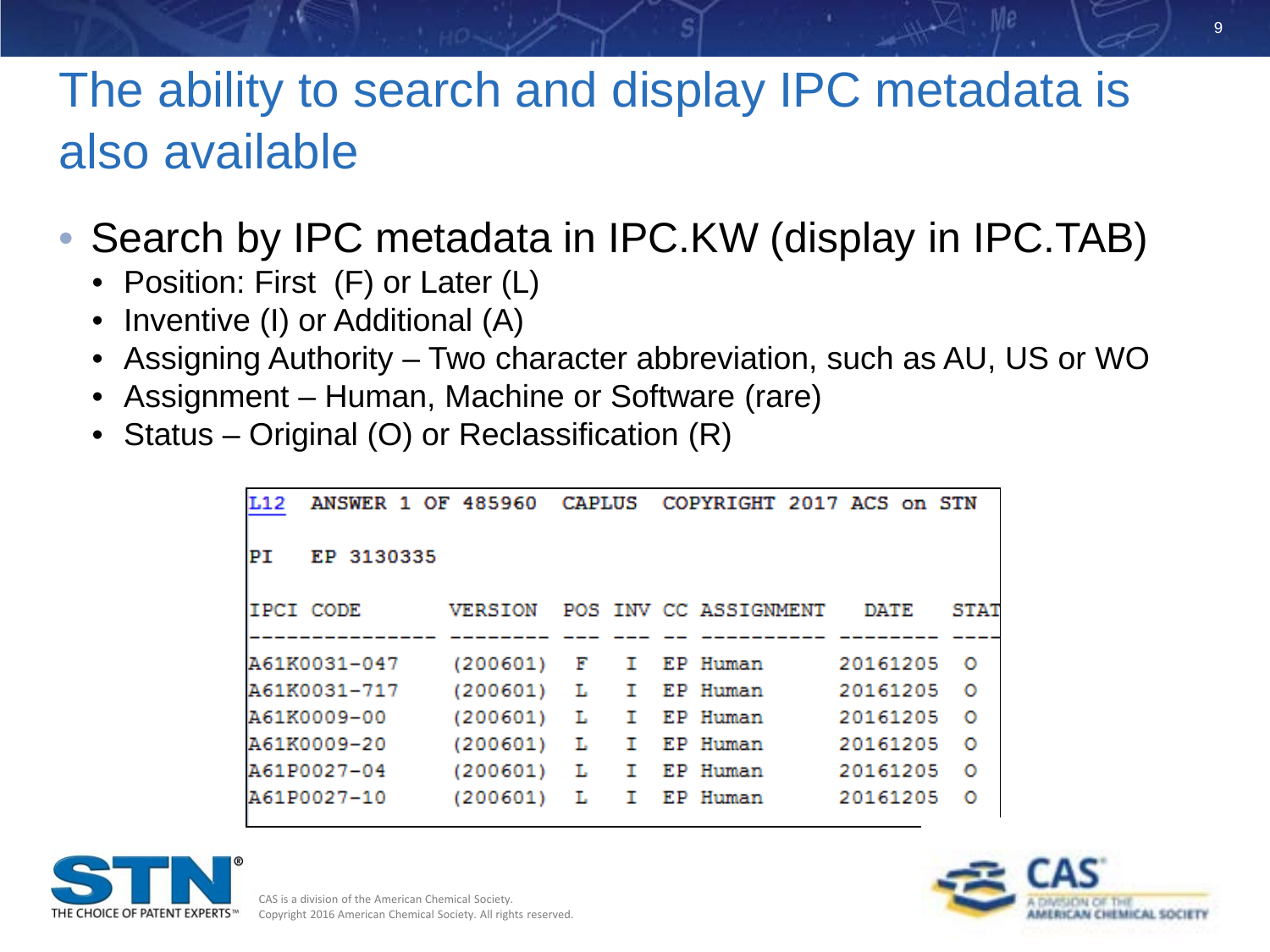# Users rely on the titles in the IPC thesaurus to find IPC codes for inclusion in their searches

| $\Rightarrow$ e laser+kt/ipc     |                               |                                                          |
|----------------------------------|-------------------------------|----------------------------------------------------------|
| "LASER' NOT IN RELATIONSHIP FILE |                               |                                                          |
| RELATIONSHIP CODE IGNORED.       |                               |                                                          |
| E#<br>FREQUENCY AT               |                               | TERM                                                     |
| --                               |                               | $\frac{1}{2}$                                            |
| E1                               |                               | 0 1 LARYNXES/IPC                                         |
| E <sub>2</sub>                   |                               | 0 1 LARYNXES * ARTIFICIAL LARYNXES AS PROSTHESES/IPC     |
| E3                               | $\bullet$                     | --> LASER/IPC                                            |
| E4                               | $\mathbf{0}$ and $\mathbf{0}$ | 1 LASER(S)/IPC                                           |
| E5                               |                               | 0 1 LASER(S) * LASER(S) THERAPY/IPC                      |
| E <sub>6</sub><br>$^{\circ}$     |                               | 1 LASER(S) * SEVERING NON-METALLIC MATERIAL BY LASER(S)/ |
|                                  |                               | <b>IPC</b>                                               |
| E7<br>$\circ$                    |                               | 1 LASTING/IPC                                            |
| E8                               |                               | 0 1 LASTING * LASTING OF BOOTS OR SHOES/IPC              |
| E9                               |                               | 0 1 LASTS/IPC                                            |
| E10                              |                               | 0 1 LASTS * LASTS FOR BOOTS OR SHOES/IPC                 |
| E11                              |                               | 0 1 LASTS * MAKING WOODEN LASTS/IPC                      |
| E12<br>$^{\circ}$                |                               | 1 LASTS * MEASURING LASTS/IPC                            |
|                                  |                               |                                                          |
| $\Rightarrow$ e e4+all/ipc       |                               |                                                          |
| E1                               |                               | $0 \rightarrow -\rangle$ LASER(S)/IPC                    |
| E <sub>2</sub>                   |                               | 1176 KT A61N0005-067/IPC                                 |
| E <sub>3</sub>                   |                               | 16596 KT B23K0026-00/IPC                                 |
| E4                               | 82346 KT H01S/IPC             |                                                          |
| ********** END **********        |                               |                                                          |





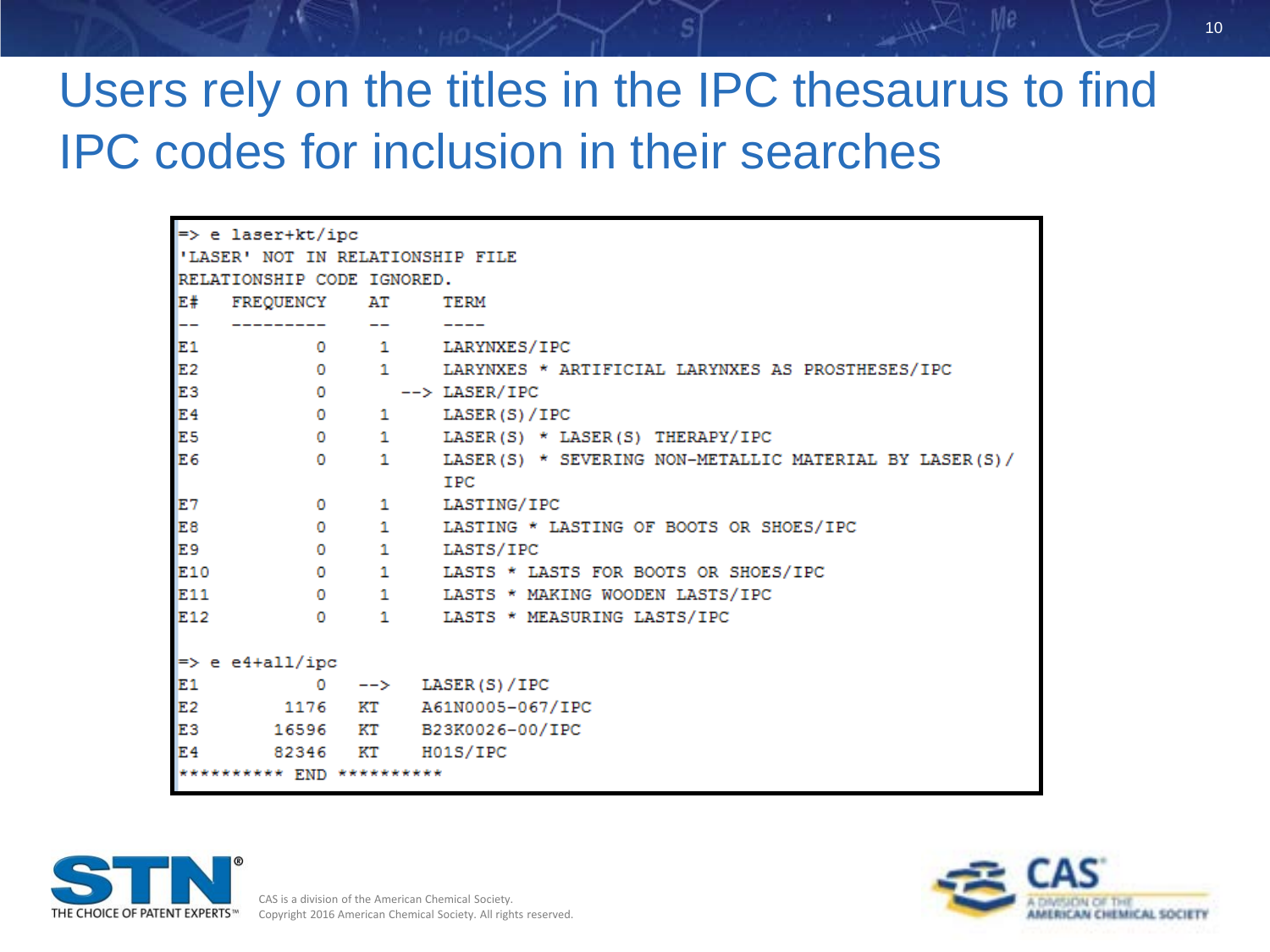# IPC codes have great importance in competitive intelligence



Analysis of IPC codes of patents held by Alnylam Pharmaceuticals. Helps competitive intelligence professionals understand the company's IP portfolio.

> Chart created using **STN AnaVist™.**





CAS is a division of the American Chemical Society. Copyright 2016 American Chemical Society. All rights reserved.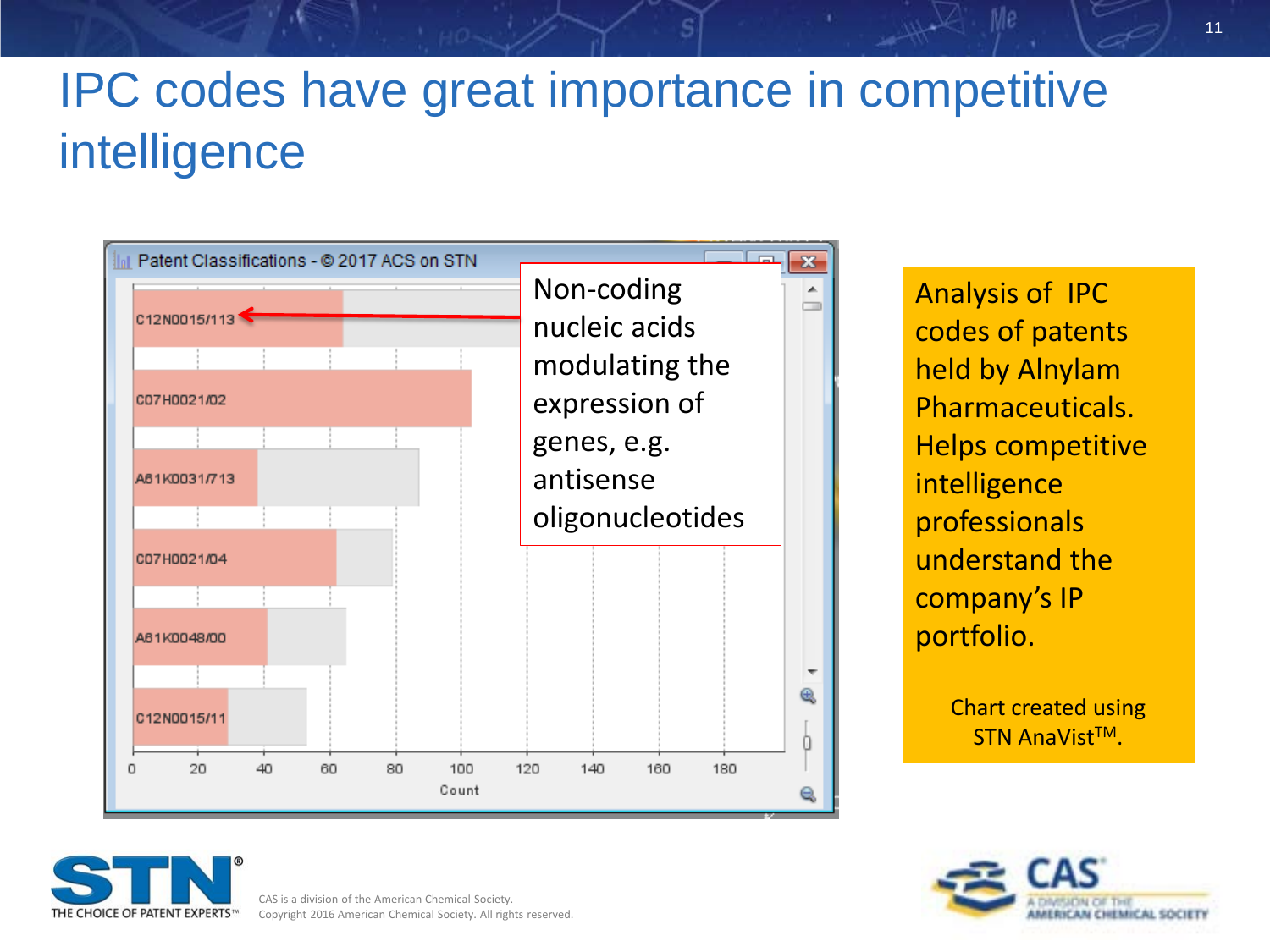# The STN version of the IPC thesaurus is updated quarterly

- Used in all relevant STN databases
- The first 2017 update has been delayed because of the unavailability of the catchword file since its expected October 2016 delivery date
	- Needed for definitions of new codes



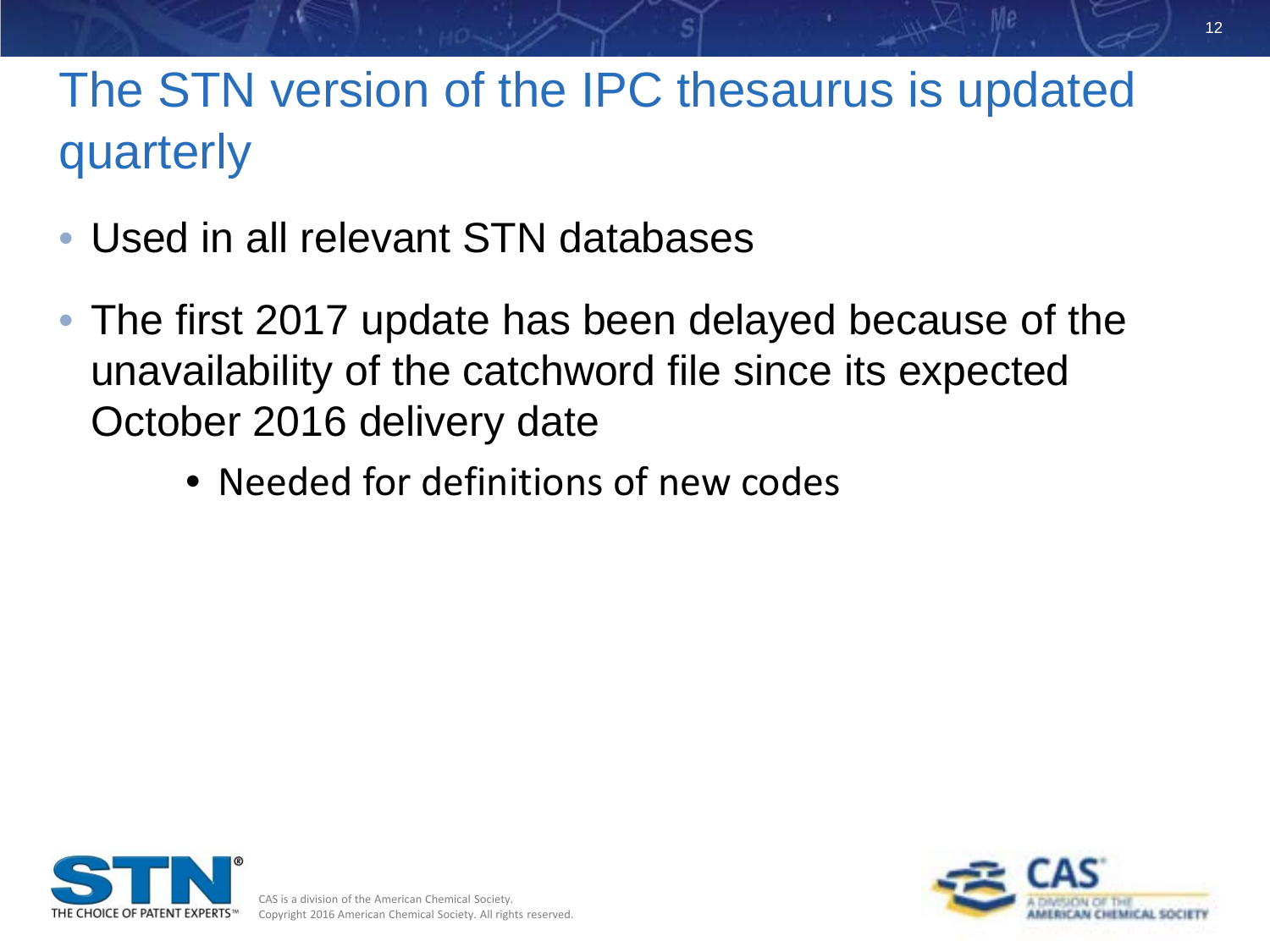# **Conclusions**

- The IPC is a valuable resource for the patent community
- Organizes the various fields of technology
- Up-to-date and universally used
- Has database building applications
- Valued by searchers as an essential tool
- Also valued by business analysts and competitive intelligence professionals



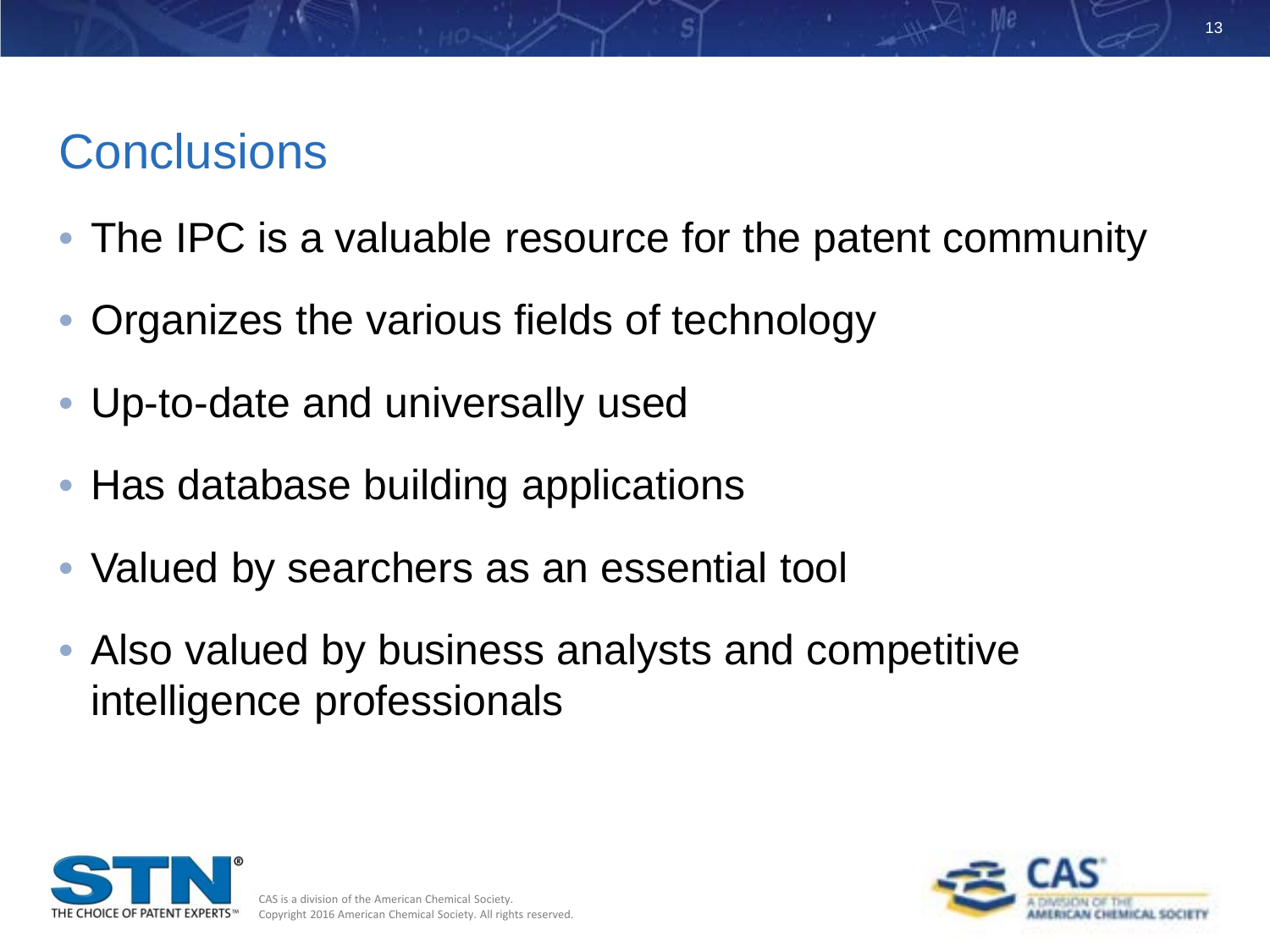# **Patent classification uses**

### •Search tool:

oLanguage independent : overcomes translation variations and terminology alternatives in emerging technologies, as well as spelling errors

oSuitable for Technology drill down and concept retrieval

### •Document routing tool:

oIn production and editorial departments patent documents are routed to technology experts oIn product creation : for alerts and patent profiles oIn Machine Translation developments where the classification is used to associate the correct technical dictionary with the respective technology

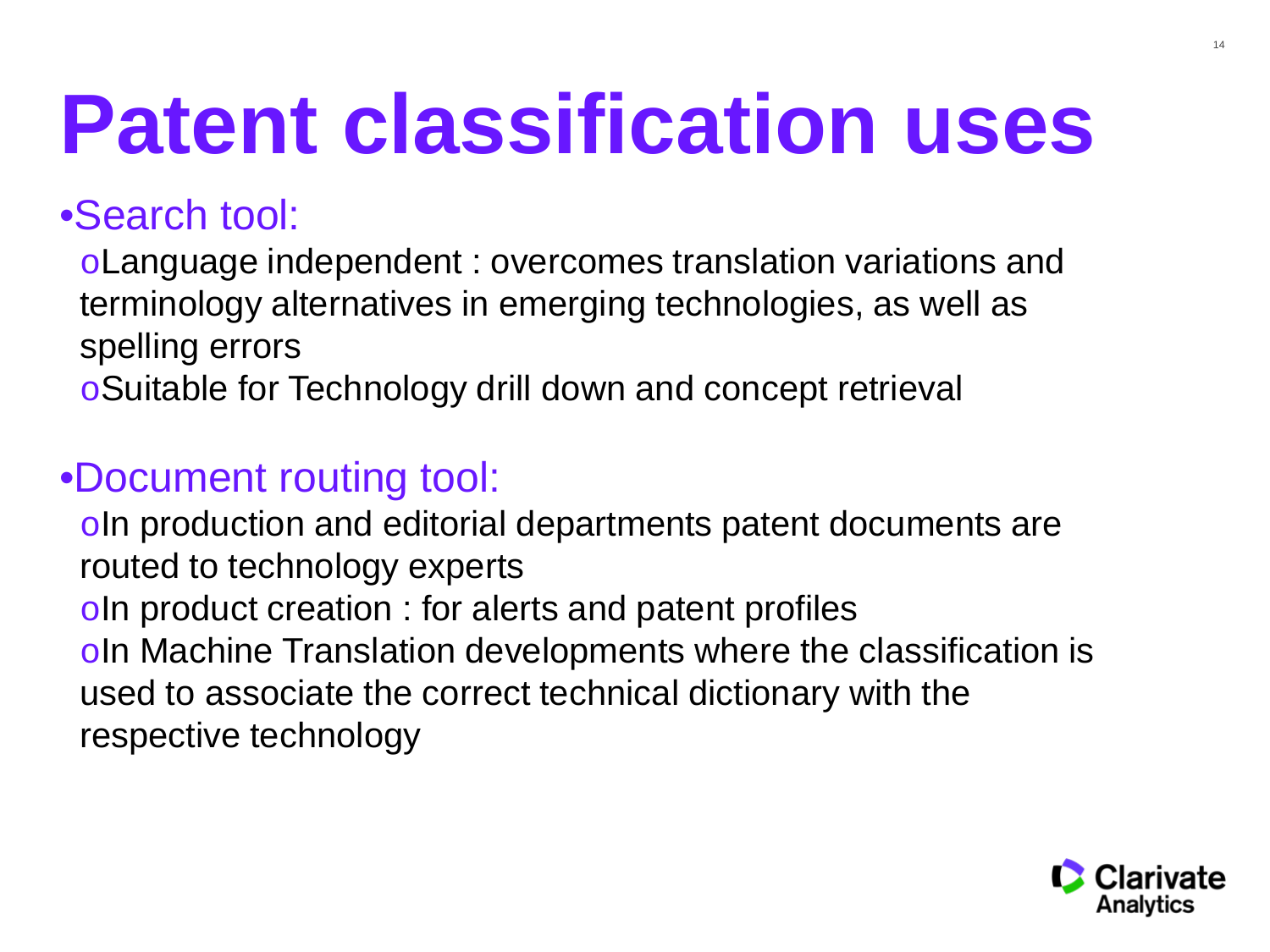# **Classification challenges**

•Classification features with limited user benefits

- −Inconsistency of classification attributes (e.g.
- generating office, position, source of classification etc)
- −Insufficient details related to certain classification
- features, linking codes
- •Missing classification
- •Invalid classification
- •Availability at publication with the rest of bibliographic data

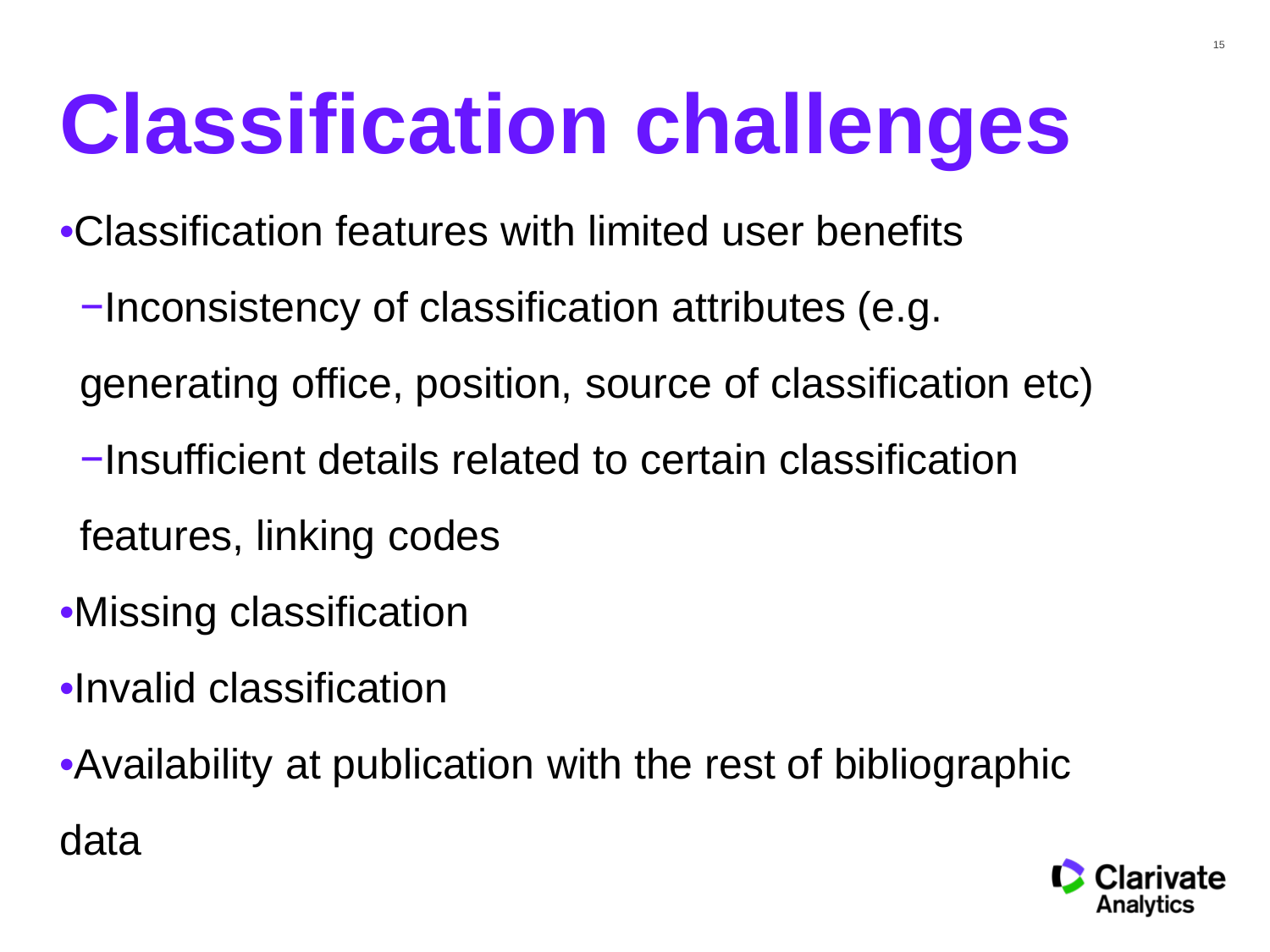### **Missing/invalid IPCs in new publications loaded in DWPI**



#### **Missing/incorrect IPCs on WOs in 2016**

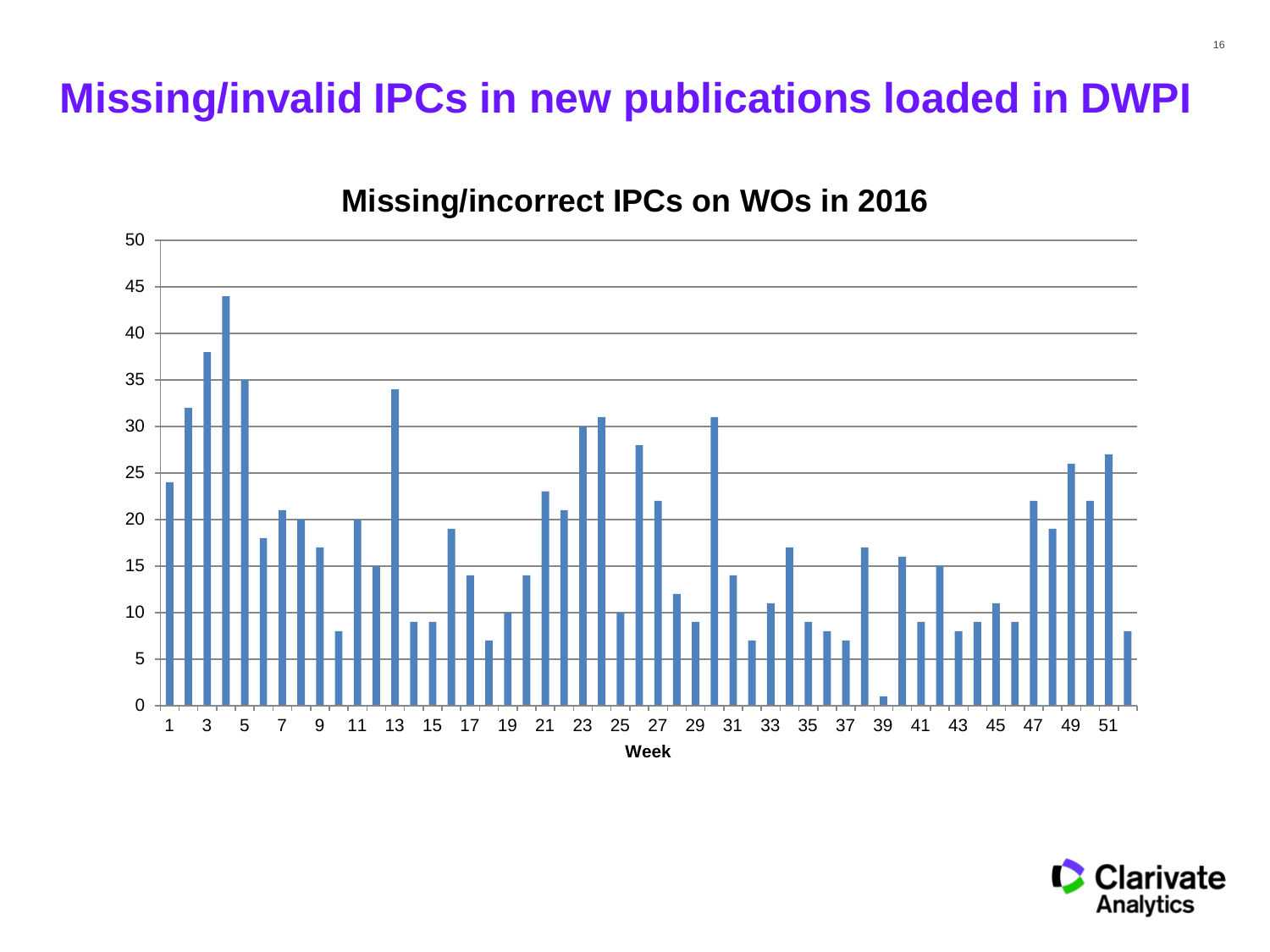# **IPC – Same invention, different classification**

| <b>Record View: US20130236559A1</b><br><b>DWPI Title ?</b><br>Add to Work File $\blacktriangledown$   Mark Record   Watch Record   Dow<br>Treating cholesterol disorders involves administering plasmapheresis to patient having abnormal total cholesterol, abnormal low-density lipoprotein levels<br>FULL VIEW Jump to: Bibliography Abstract Clas<br>and/or abnormal high-density lipoprotein levels when measured before treatment |                                         |
|-----------------------------------------------------------------------------------------------------------------------------------------------------------------------------------------------------------------------------------------------------------------------------------------------------------------------------------------------------------------------------------------------------------------------------------------|-----------------------------------------|
| <b>Bibliography</b><br><b>DWPI Title ?</b>                                                                                                                                                                                                                                                                                                                                                                                              |                                         |
| Treating cholesterol disorders involves administering plasmapheresis to patient having abnormal total cholesterol, abnormal low-density lipoprotein levels<br>and/or abnormal high-density lipoprotein levels when measured before treatment                                                                                                                                                                                            |                                         |
| <b>Original Title ?</b><br>METHOD AND DEVICE FOR TREATING BLOOD CHOLESTEROL DISORDERS                                                                                                                                                                                                                                                                                                                                                   | IPCs applied only<br>once within family |
| Assignee/Applicant ?<br>Standardized: GRIFOLS LUCAS VICTOR<br><b>GRIFOLS ROURA VICTOR</b><br><b>GRIFOLS SA</b>                                                                                                                                                                                                                                                                                                                          | A61K31/40                               |
| Original: GRIFOLS S.A., Barcelona, ES GRIFOLS LUCAS Victor, Barcelona, ES Grifols Roura Victor, Barcelona, ES                                                                                                                                                                                                                                                                                                                           | A61K48/00                               |
| <b>DWPI Assignee/Applicant ?</b><br>GRIFOLS SA (GRFO-C)                                                                                                                                                                                                                                                                                                                                                                                 | A61M25/00                               |
| <b>Inventor ?</b><br>GRIFOLS LUCAS Victor, Barcelona, ES S Grifols Roura Victor, Barcelona, ES S                                                                                                                                                                                                                                                                                                                                        | A61P7/00                                |
| <b>DWPI Inventor ?</b><br>GRIFOLS L V; GRIFOLS LUCAS V; GRIFOLS R V; GRIFOLS ROURA V; KIRIFORORA V; KIRIFORUKAS V; LUCAS V G; ROURA V G                                                                                                                                                                                                                                                                                                 | A61P7/08                                |
| <b>Publication Date (Kind Code) ?</b>                                                                                                                                                                                                                                                                                                                                                                                                   | A61P9/00                                |
| 2013-09-12 (A1)<br><b>DWPI Accession / Update ?</b>                                                                                                                                                                                                                                                                                                                                                                                     | B01D35/30                               |
| 2013-N24900 / 201363                                                                                                                                                                                                                                                                                                                                                                                                                    | B04B13/00                               |
|                                                                                                                                                                                                                                                                                                                                                                                                                                         | G01N33/48                               |
|                                                                                                                                                                                                                                                                                                                                                                                                                                         | G01N33/50                               |
|                                                                                                                                                                                                                                                                                                                                                                                                                                         |                                         |

| Basic         | Equivalents  |           |              |              |               |              |              |              |
|---------------|--------------|-----------|--------------|--------------|---------------|--------------|--------------|--------------|
| US20130236559 | CA2809012    | EP2638918 | JP2013188475 | AU2013201550 | KR2013105452  | MX2013002681 | CN103301520  | TW2013040973 |
| A61K35/14     | A61K35/14    | A61K48/00 | A61K31/40    | A61M1/38     | A61K35/12     | G01N33/48    | A61M1/38     | A61K35/14    |
| A61M25/00     | A61M1/38     |           | A61K35/14    |              | A61K35/14     | G01N33/50    |              | A61M1/38     |
| A61P7/00      | A61P3/06     |           | A61M1/34     |              | A61P3/00      |              |              | A61P3/06     |
| B01D35/30     |              |           | A61P3/06     |              | A61P9/00      |              |              | A61P7/08     |
| B04B13/00     | ZA2013001815 | SG193729  | HK1185791    | NZ 608133    | IN2013DE00702 | IL225129     | RU2013110503 |              |
|               | A61K         |           | A61K         | A61P3/06     | A61K          | A61K         | A61M1/34     |              |

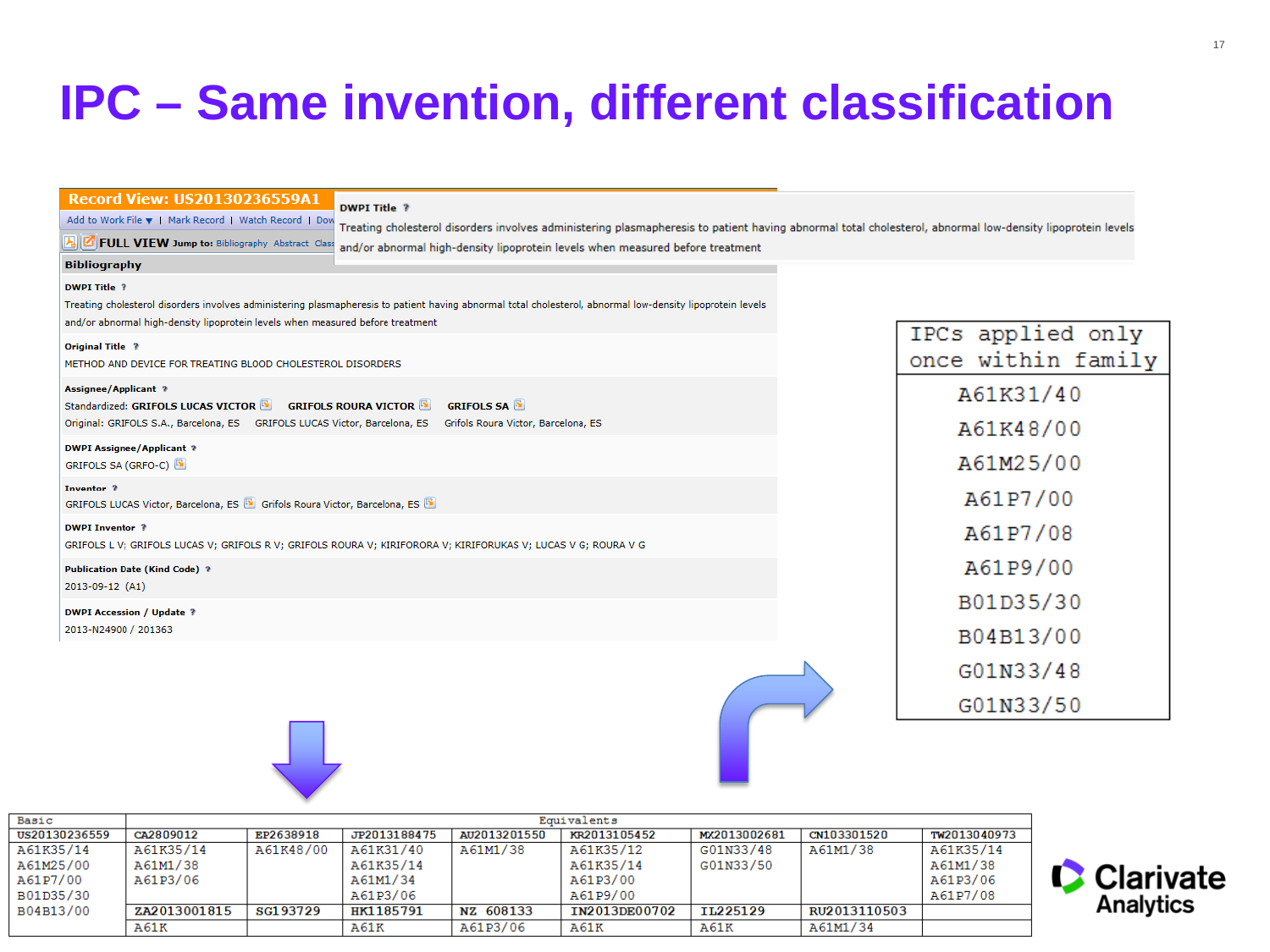### **Role of patent family in classification**

- . The generating office attribute is important when the classification symbols are merged at invention level some data users would like to use classification from certain offices when setting up alerts
- $\circ$  The classification could be extended to other members of the family and to overcome delay eg with reclassification
- <sup>o</sup> Certain classification systems which are confined to certain collections, eg the Japanese classification, could be extended to data outside those collections

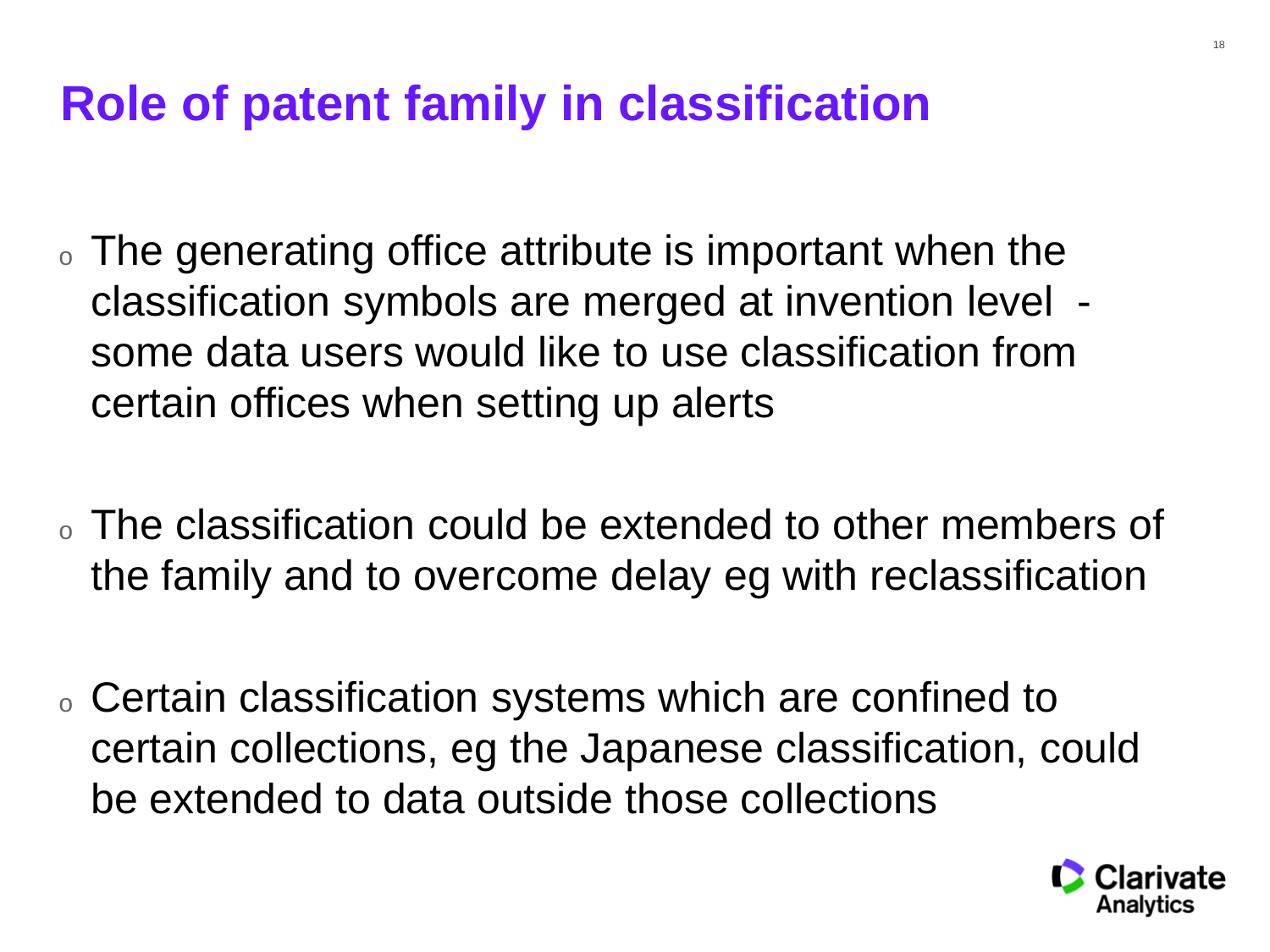# **Challenge means opportunity**

- •Missing and invalid IPCs value add by
- assigning front end classification
- •Inconsistent classification
	- −DWPI Manual coding
	- −DWPI patent family
- •Confusing Attributes product enhancement
- features e.g. Inventive, non-inventive, generating
- office, version etc

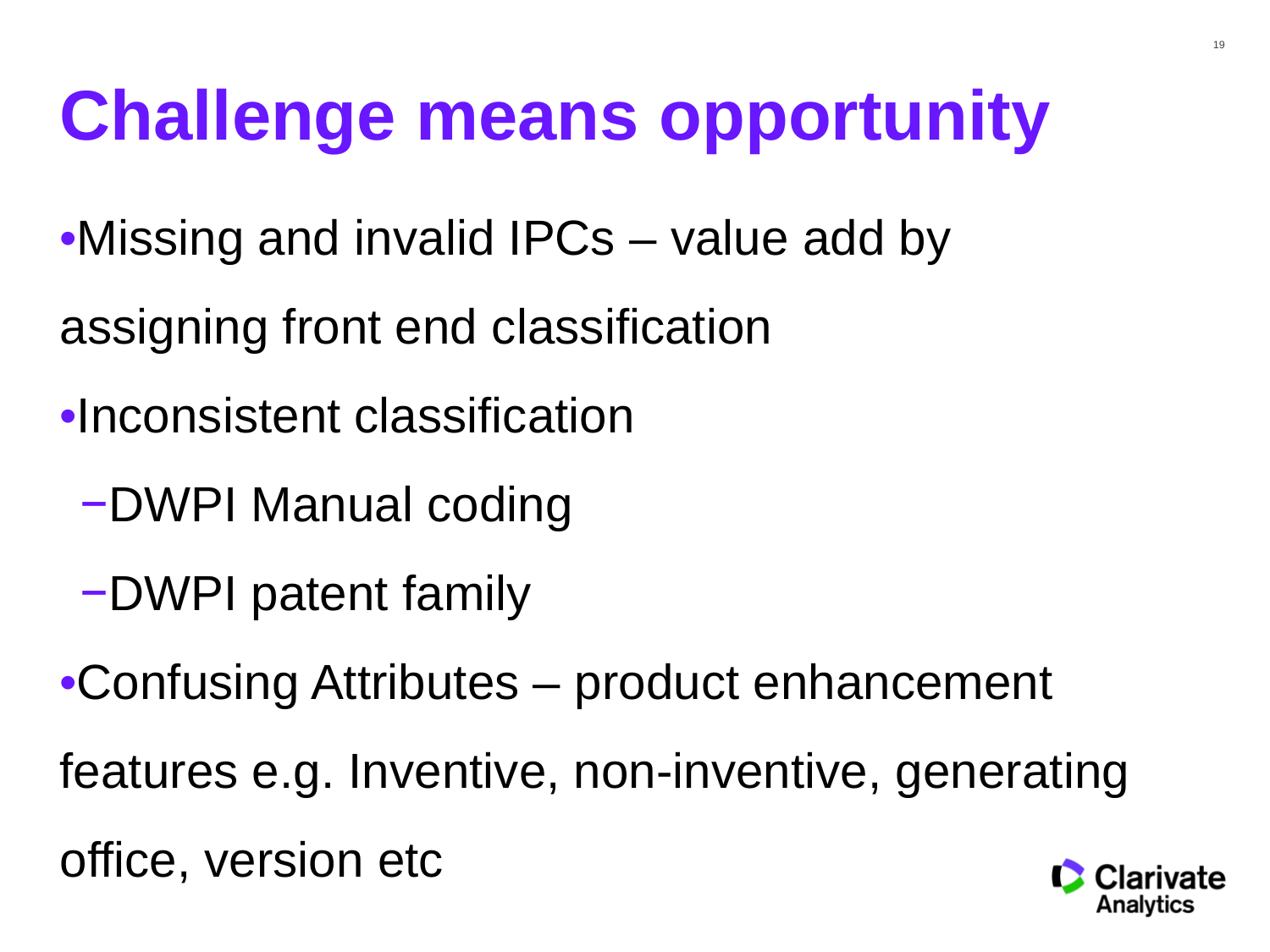### **CPC – Threat or opportunity? Conclusions**

•Yet another classification system or chance for Integration in IPC or be the backbone for global classification?

•Granular, but how representative for technology developments in Japan, China, Korea?

•Applied to a large number of collections but not available at the time of patent document publication (except for US data)

•If more offices join in, how will the consistency of classification be maintained?

−Role of the USPTO in consolidating the success of CPC

−Role of WIPO in unifying the very best of the existing systems into a global classification, consistently applied by patent offices worldwide irrespective of their size

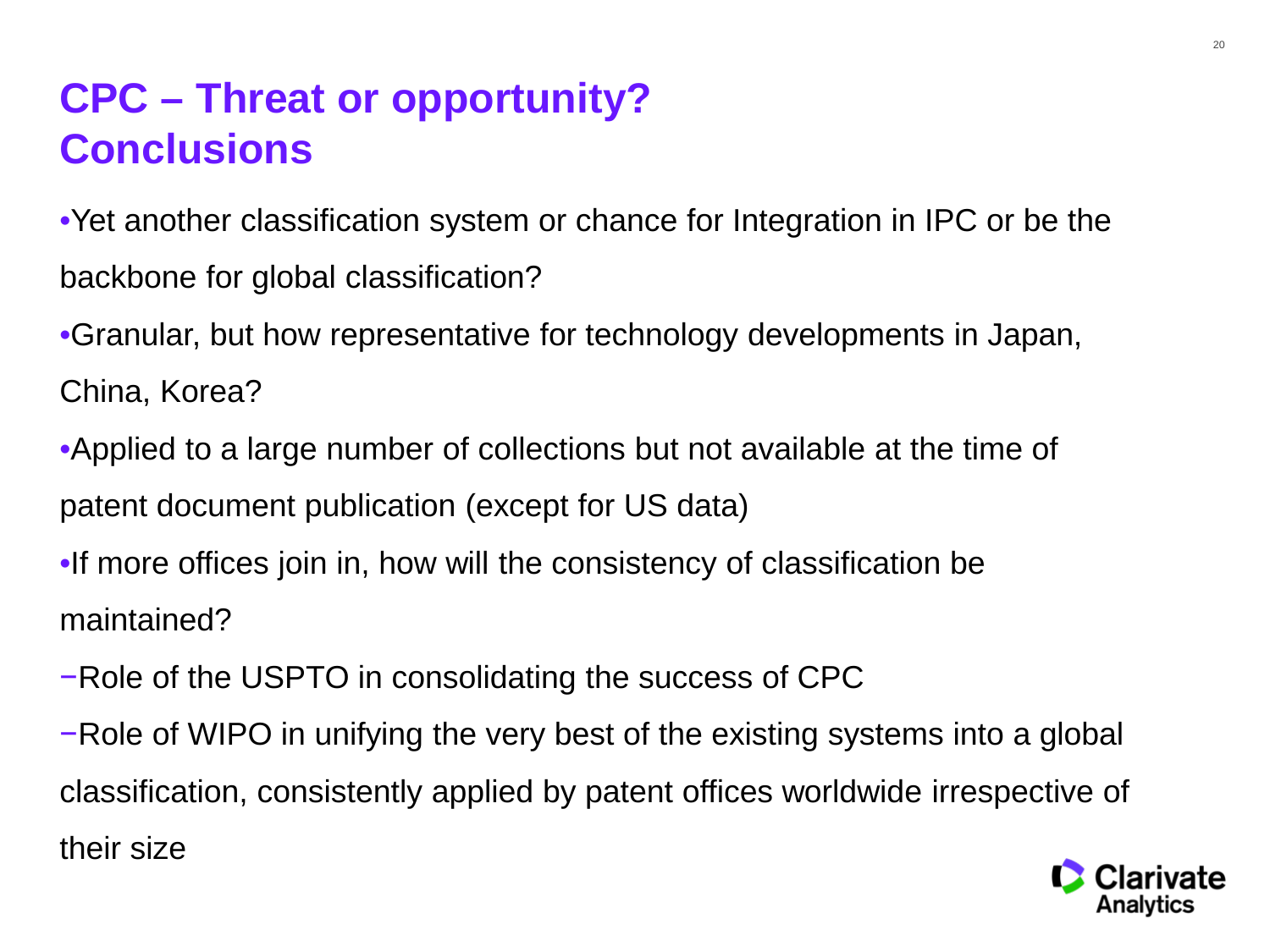# IPC Quality Issues

- Invalid IPCs in the DOCDB backfile
- Missing IPCs of new patent publications

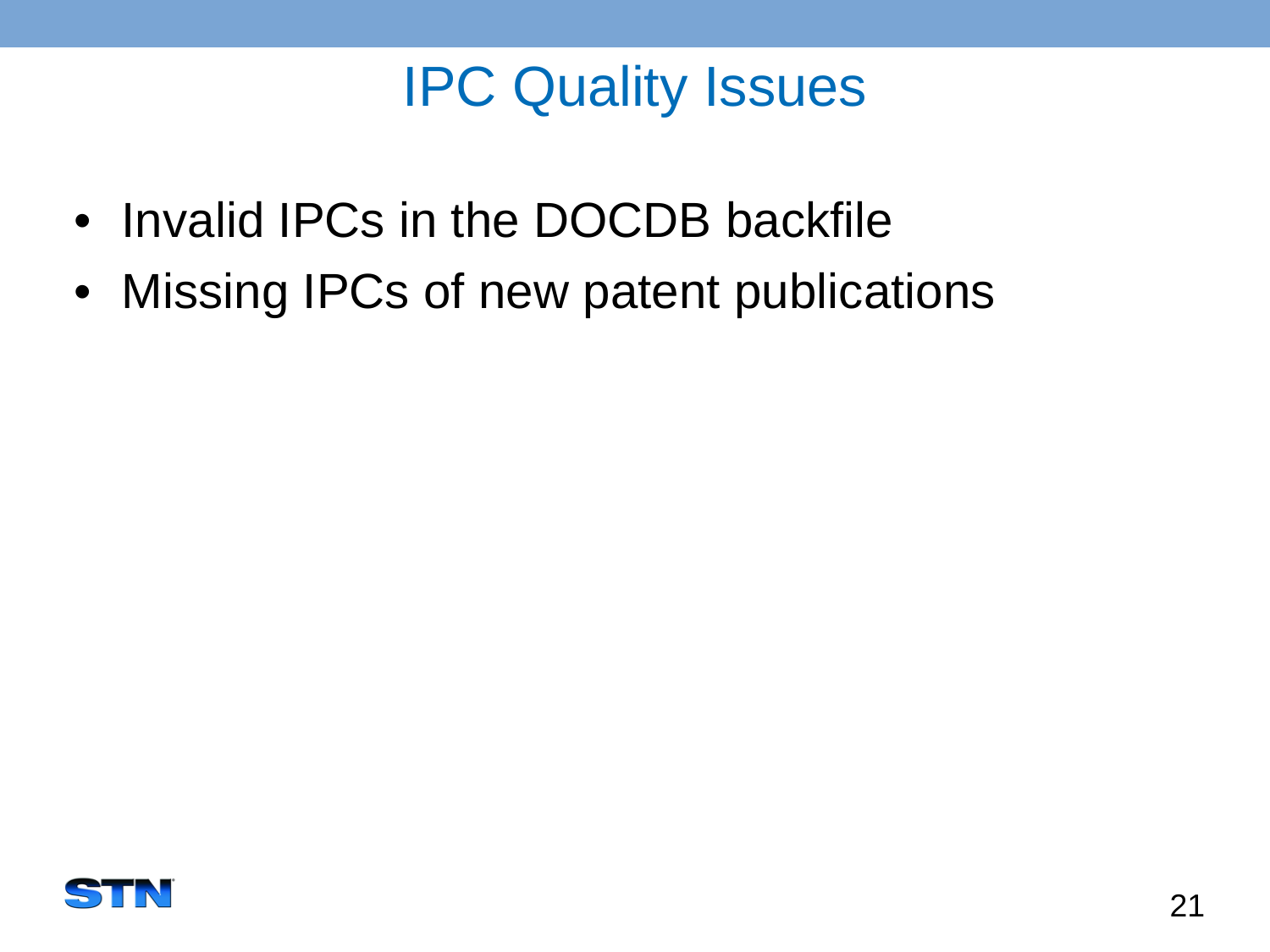| C12N 5/00           | Undifferentiated human, animal or plant cells, e.g. cell lines; Tissues; Cultivation or maintena |                                                                                                                                                                                                                                                                                                                                                                                                                                                                                                                       |         |                                                                                                                                                                                                                                                                                                                                                                                                                                                                                                                                                                                                                                                                                                                                                                                                                                                                                                                                                                                                                                                                                               |
|---------------------|--------------------------------------------------------------------------------------------------|-----------------------------------------------------------------------------------------------------------------------------------------------------------------------------------------------------------------------------------------------------------------------------------------------------------------------------------------------------------------------------------------------------------------------------------------------------------------------------------------------------------------------|---------|-----------------------------------------------------------------------------------------------------------------------------------------------------------------------------------------------------------------------------------------------------------------------------------------------------------------------------------------------------------------------------------------------------------------------------------------------------------------------------------------------------------------------------------------------------------------------------------------------------------------------------------------------------------------------------------------------------------------------------------------------------------------------------------------------------------------------------------------------------------------------------------------------------------------------------------------------------------------------------------------------------------------------------------------------------------------------------------------------|
| C12N 5/02           | · Propagation of single cells or cells in suspension; Maintenance thereof; Culture media therefo |                                                                                                                                                                                                                                                                                                                                                                                                                                                                                                                       |         |                                                                                                                                                                                                                                                                                                                                                                                                                                                                                                                                                                                                                                                                                                                                                                                                                                                                                                                                                                                                                                                                                               |
| C12N 5/04           | · Plant cells or tissues [5]                                                                     |                                                                                                                                                                                                                                                                                                                                                                                                                                                                                                                       |         | <b>IPC Revision 2010.01</b>                                                                                                                                                                                                                                                                                                                                                                                                                                                                                                                                                                                                                                                                                                                                                                                                                                                                                                                                                                                                                                                                   |
| C12N 5/06           | · Animal cells or tissues [5]                                                                    |                                                                                                                                                                                                                                                                                                                                                                                                                                                                                                                       |         |                                                                                                                                                                                                                                                                                                                                                                                                                                                                                                                                                                                                                                                                                                                                                                                                                                                                                                                                                                                                                                                                                               |
| C12N 5/08           | · Human cells or tissues [5]                                                                     |                                                                                                                                                                                                                                                                                                                                                                                                                                                                                                                       |         |                                                                                                                                                                                                                                                                                                                                                                                                                                                                                                                                                                                                                                                                                                                                                                                                                                                                                                                                                                                                                                                                                               |
| C12N 5/10           | • Cells modified by introduction of foreign genetic material, e.g. virus-transformed cells [5]   |                                                                                                                                                                                                                                                                                                                                                                                                                                                                                                                       |         |                                                                                                                                                                                                                                                                                                                                                                                                                                                                                                                                                                                                                                                                                                                                                                                                                                                                                                                                                                                                                                                                                               |
| C12N 5/12           | Fused cells, e.g. hybridomas [5]                                                                 |                                                                                                                                                                                                                                                                                                                                                                                                                                                                                                                       |         |                                                                                                                                                                                                                                                                                                                                                                                                                                                                                                                                                                                                                                                                                                                                                                                                                                                                                                                                                                                                                                                                                               |
| C12N 5/14           | $\cdots$ Plant cells [5]                                                                         | C12N 5/00                                                                                                                                                                                                                                                                                                                                                                                                                                                                                                             |         | Undifferentiated human, animal or plant cells, e.g. cell lines; Tissues; Cultivation or maintenance                                                                                                                                                                                                                                                                                                                                                                                                                                                                                                                                                                                                                                                                                                                                                                                                                                                                                                                                                                                           |
| C12N 5/16           | $\cdots$ Animal cells [5]                                                                        | C12N 5/02                                                                                                                                                                                                                                                                                                                                                                                                                                                                                                             |         | · Propagation of single cells or cells in suspension; Maintenance thereof; Culture media therefor [3]                                                                                                                                                                                                                                                                                                                                                                                                                                                                                                                                                                                                                                                                                                                                                                                                                                                                                                                                                                                         |
|                     |                                                                                                  | C12N 5/04                                                                                                                                                                                                                                                                                                                                                                                                                                                                                                             |         | · Plant cells or tissues [5]                                                                                                                                                                                                                                                                                                                                                                                                                                                                                                                                                                                                                                                                                                                                                                                                                                                                                                                                                                                                                                                                  |
|                     |                                                                                                  | C12N 5/06                                                                                                                                                                                                                                                                                                                                                                                                                                                                                                             |         | (transferred to C12N 5/07)                                                                                                                                                                                                                                                                                                                                                                                                                                                                                                                                                                                                                                                                                                                                                                                                                                                                                                                                                                                                                                                                    |
|                     |                                                                                                  | C12N 5/07                                                                                                                                                                                                                                                                                                                                                                                                                                                                                                             |         | · Animal cells or tissues [2010.01]                                                                                                                                                                                                                                                                                                                                                                                                                                                                                                                                                                                                                                                                                                                                                                                                                                                                                                                                                                                                                                                           |
| IPC version 2010.01 | The IPC subgroup C12N 5/06<br>was transferred to C12N 5/07<br>plus further subgroups with        | C <sub>12</sub> N <sub>5</sub> /071<br>C <sub>12</sub> N 5/073<br>C <sub>12</sub> N 5/0735<br>C <sub>12</sub> N 5/074<br>C <sub>12</sub> N <sub>5</sub> /075<br>C <sub>12</sub> N 5/076<br>C <sub>12</sub> N 5/077<br>C <sub>12</sub> N <sub>5</sub> /0775<br>C <sub>12</sub> N 5/078<br>C12N 5/0781<br>C <sub>12</sub> N 5/0783<br>C12N 5/0784<br>C <sub>12</sub> N 5/0786<br>C12N 5/0787<br>C <sub>12</sub> N 5/0789<br>C <sub>12</sub> N 5/079<br>C <sub>12</sub> N 5/0793<br>C <sub>12</sub> N <sub>5</sub> /0797 | Note(s) | The last place priority rule does not apply between the subgroups of this group. [2010.01]<br>Vertebrate cells or tissues, e.g. human cells or tissues [2010.01]<br>Embryonic cells or tissues: Foetal cells or tissues [2010.01]<br>Embryonic stem cells: Embryonic germ cells [2010.01]<br>$\cdots$ Adult stem cells [2010.01]<br>Oocytes; Oogonia [2010.01]<br>Sperm cells; Spermatogonia [2010.01]<br>Mesenchymal cells, e.g. bone cells, cartilage cells, marrow stromal cells, fat cells or muscle cells<br>Mesenchymal stem cells; Adipose-tissue derived stem cells [2010.01]<br>Cells from blood or from the immune system [2010.01]<br>B cells: Progenitors thereof [2010.01]<br>T cells: NK cells: Progenitors of T or NK cells [2010.01]<br>Dendritic cells; Progenitors thereof [2010.01]<br>Monocytes; Macrophages [2010.01]<br>Granulocytes, e.g. basophils, eosinophils, neutrophils or mast cells [2010.01]<br>Stem cells; Multipotent progenitor cells [2010.01]<br>$\cdots$ Neural cells [2010.01]<br>$\cdots$ Neurons [2010.01]<br>Stem cells: Progenitor cells [2010.01] |

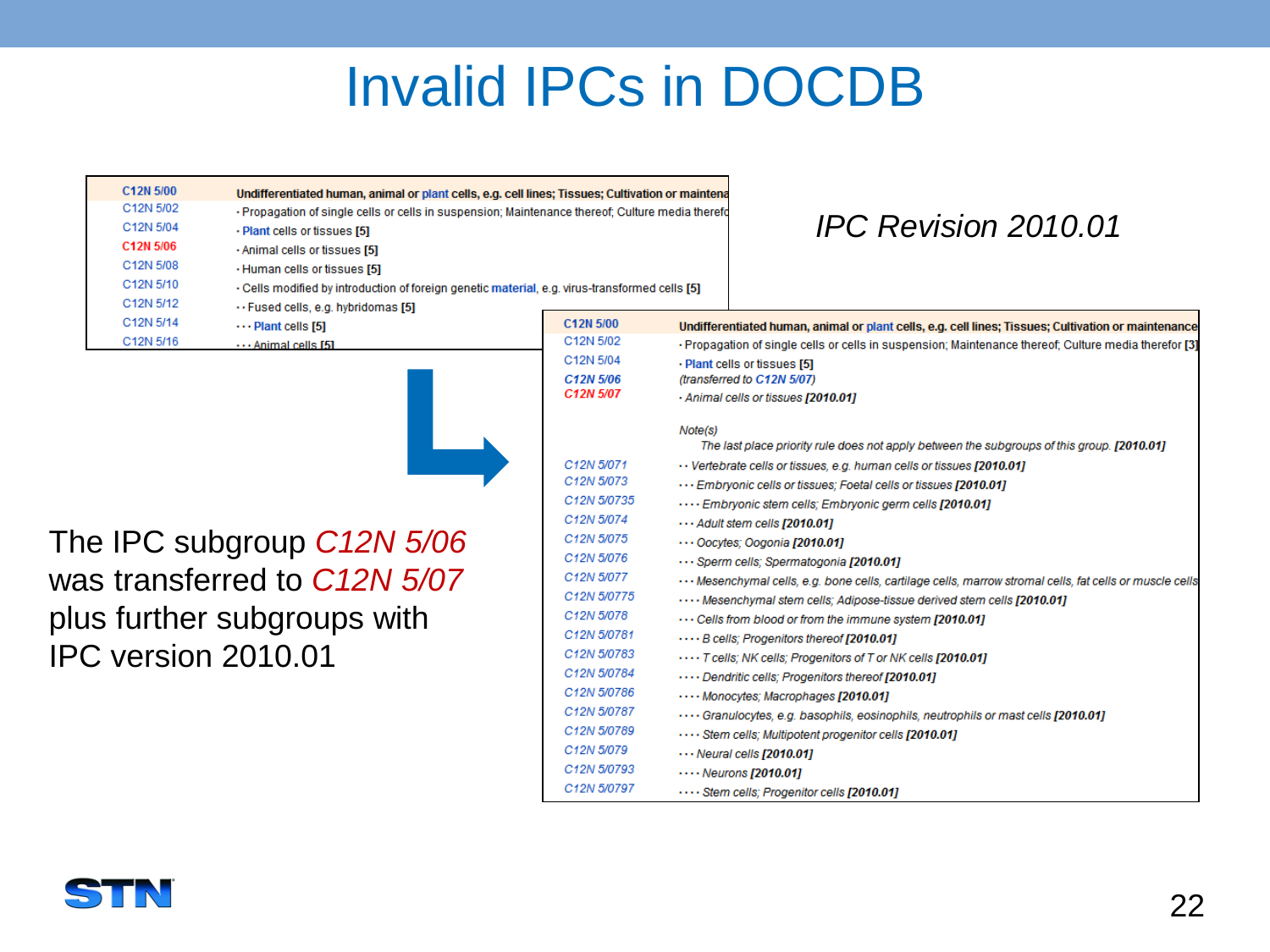C12N 5/06 became invalid with IPC version 2010.01

| 23.459 records with C12N 5/06 IPC reform codes only* |       |  |  |  |
|------------------------------------------------------|-------|--|--|--|
| <b>US</b>                                            | 7.878 |  |  |  |
| <b>JP</b>                                            | 2.235 |  |  |  |
| <b>WO</b>                                            | 2.142 |  |  |  |
| EP                                                   | 2.093 |  |  |  |
| <b>AU</b>                                            | 1.609 |  |  |  |
| <b>CA</b>                                            | 1.397 |  |  |  |
| <b>DE</b>                                            | 931   |  |  |  |
| <b>CN</b>                                            | 508   |  |  |  |

\* 24.111 records in INPADOCDB with C12N 5/06 (IPC8) of which 652 provide the revised code C12N 5/07 (plus further subgroups), search week 05/2017

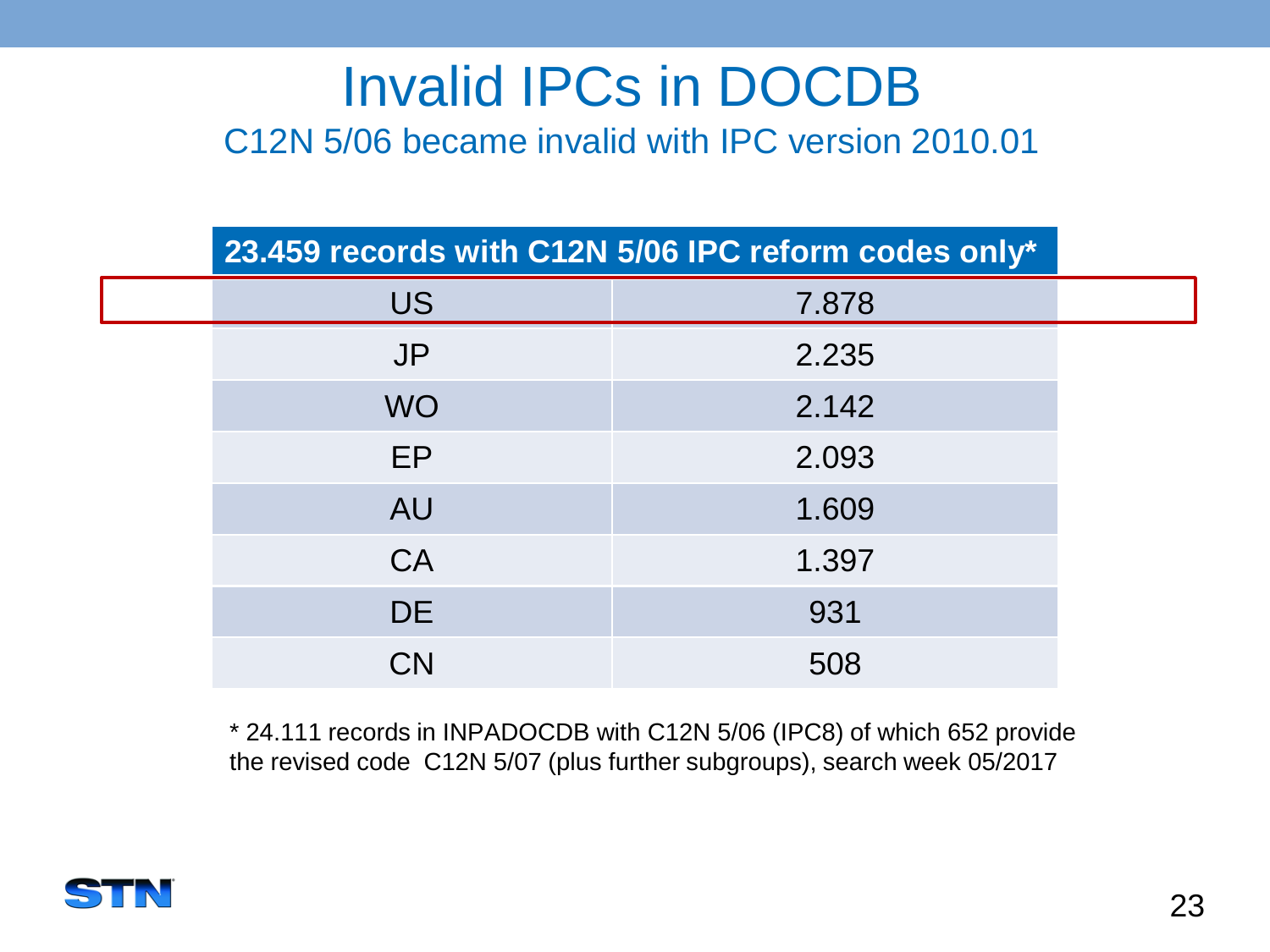• 7.878 US applications with the old C12N 5/06 only



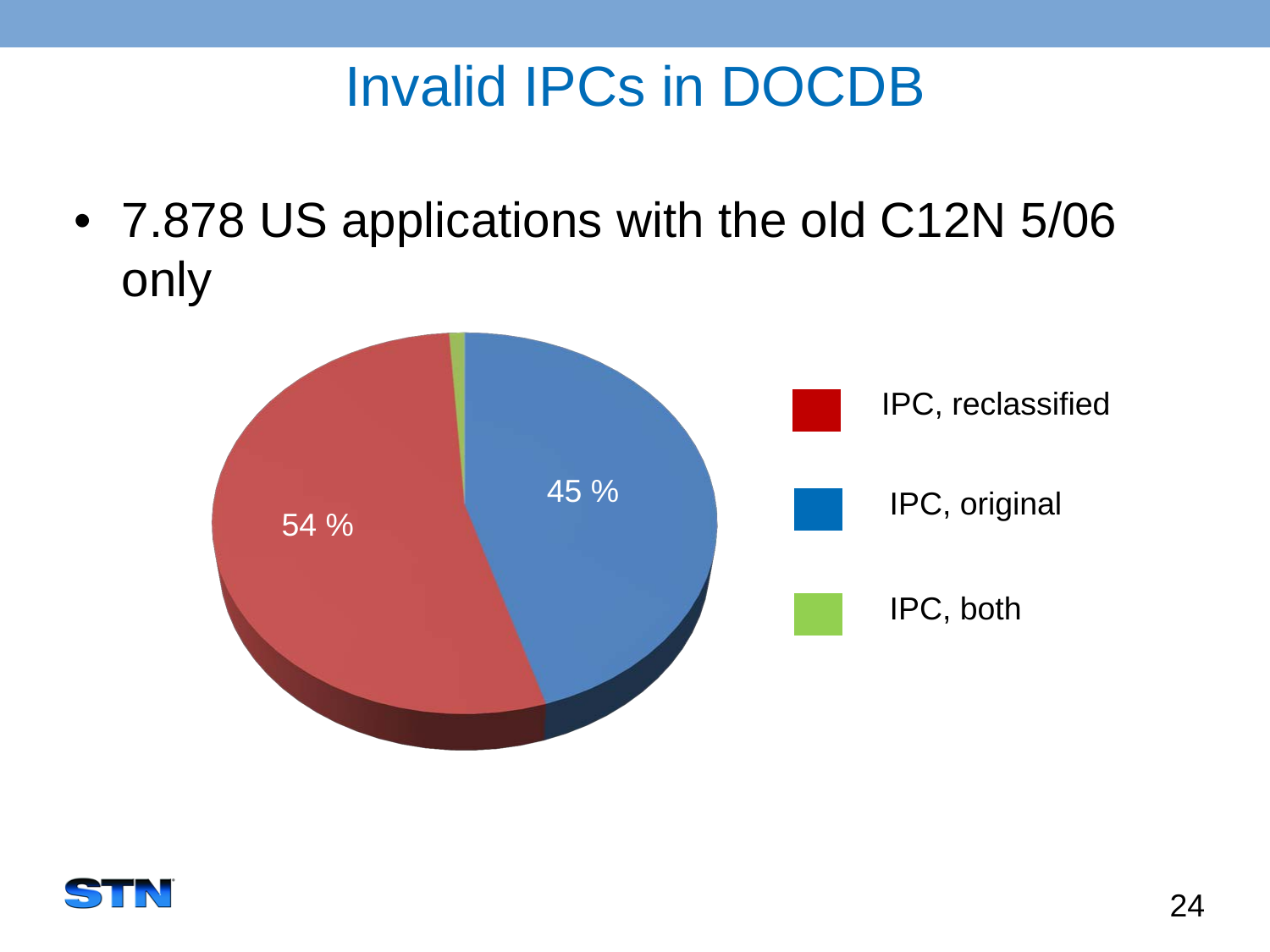# No reclassification data available for C12N 5/06 originally assigned to US20070025992 A1

*ACCESSION NUMBER:* 75257776 INPADOCDB

**TITLE:** Monoclonal antibody against platelet membrane glycoprotein VI. *PATENT ASSIGNEE(S):* MOCHIDA PHARMACEUTICAL CO., LTD *PATENT INFORMATION:* **US 20070025992 A1** 20070201 English *APPLICATION INFO.:* US 2004-564745 A 20040720

*IPC ORIGINAL (IPC8):* 

A61K0039-395 ; C07H0021-04 ; C07K0016-18 ; C12N0005-06 ; C12P0021-06 *IPC RECLASSIF. (IPC8):* C07K0016-28 ; C12N0015-13 ; C12P0021-08

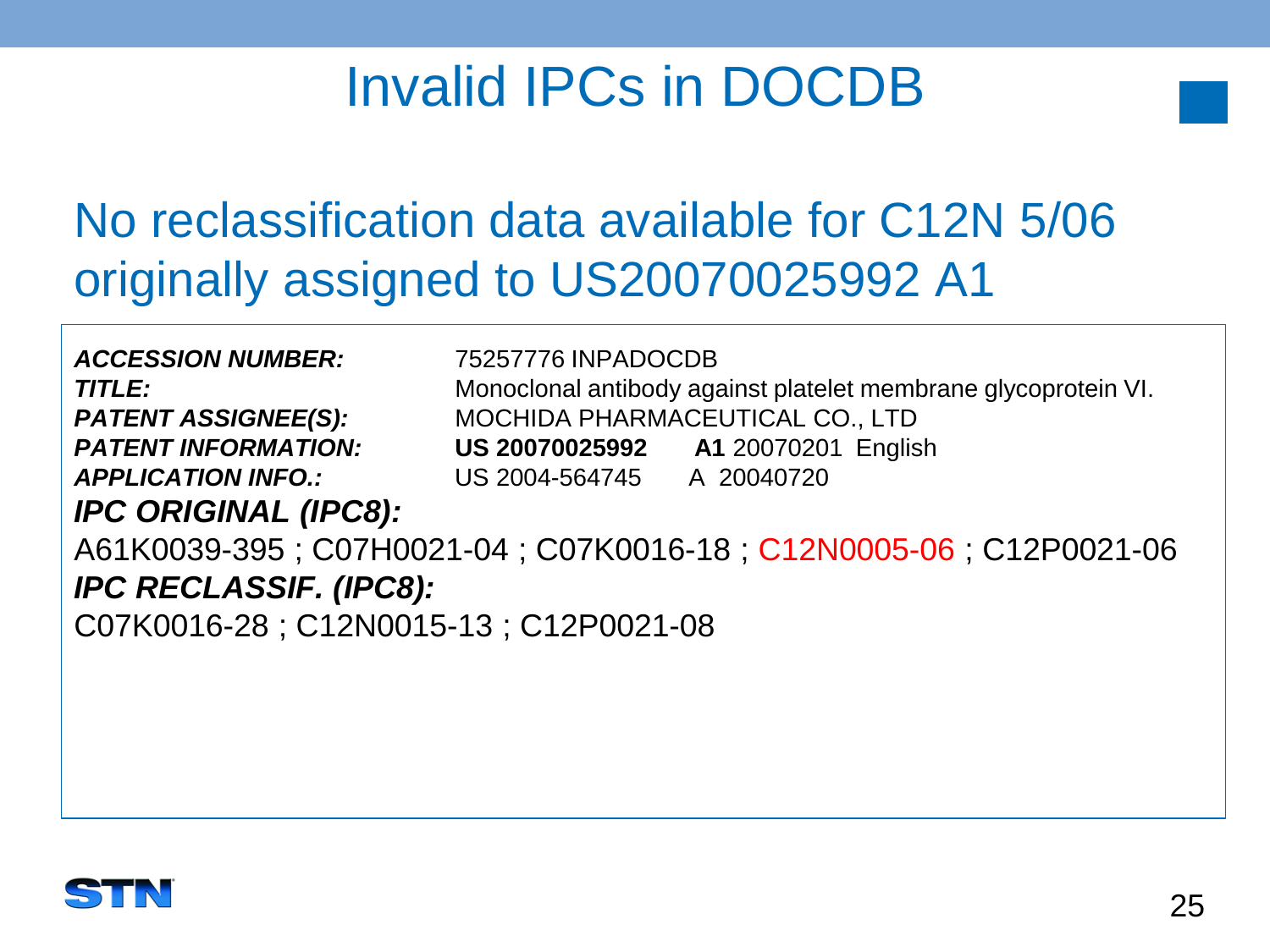# Reclassification data of US20090317868 A1 cover the invalid code C12N 5/06

*ACCESSION NUMBER:* 60006452 INPADOCDB **TITLE:** Rapidly Cleavable Sumo Fusion Protein Expression System for Difficult to Express Proteins. **PATENT ASSIGNEE(S):** CORNELL UNIVERSITY *PATENT INFORMATION:* **US 20090317868 A1** 20091224 English *APPLICATION INFO.:* US 2008-249334 A 20081010 *IPC ORIGINAL (IPC8):*  C12P0021-02; C12N0015-00 *IPC RECLASSIF. (IPC8):* C12N0015-09; A61K0038-48; C07H0021-04; C07K0014-395; C07K0014-435; C07K0014-705; C07K0019-00; C12N0001-15; C12N0001-19; C12N0001-21; C12N0005-06; C12N0005-10; C12N0009-64; C12N0015-62; C12P0021-00; C12P0021-06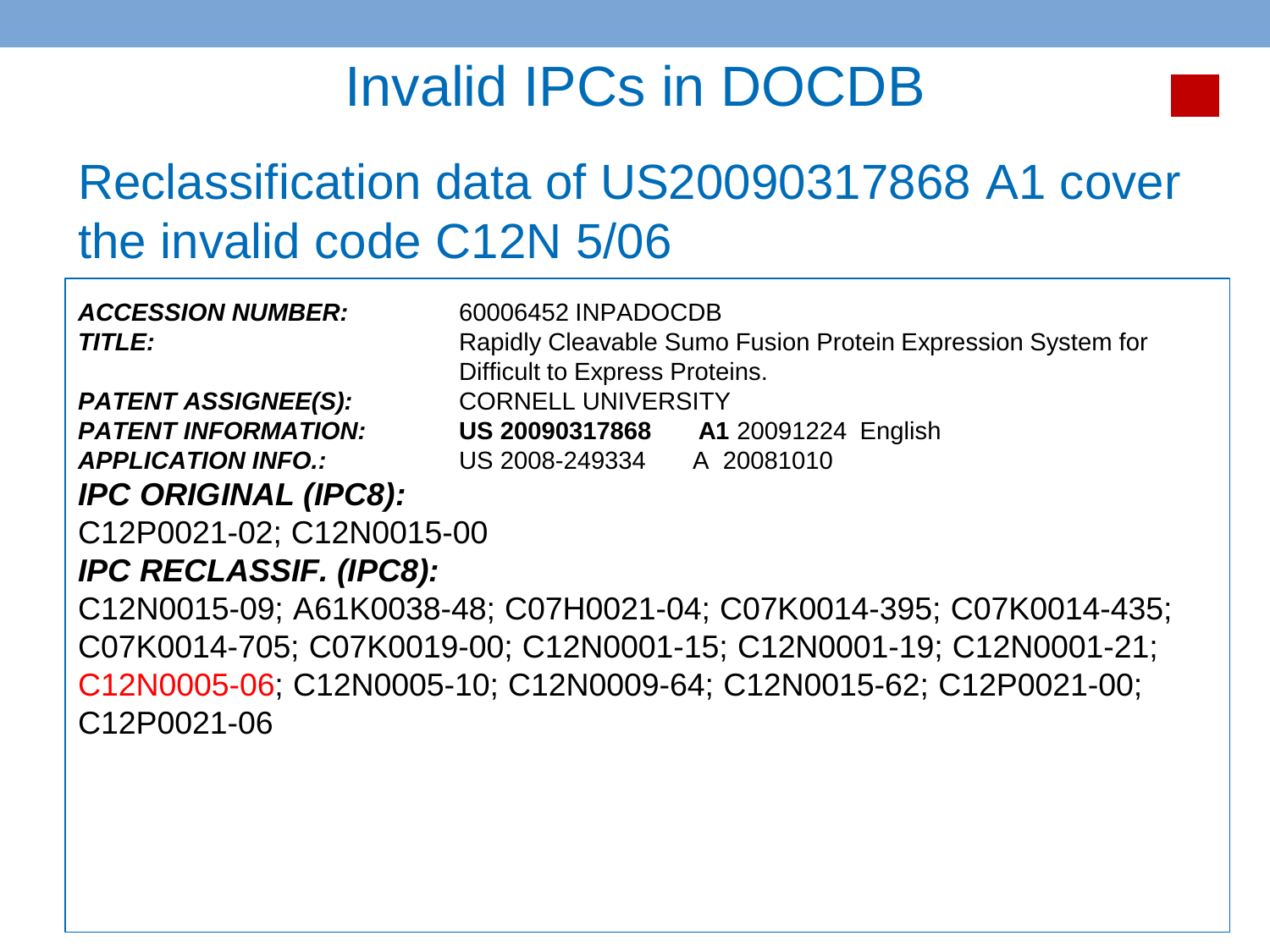# New Patent Publications without IPC\* in DOCDB from August 2016

| 1.762.403 new publications from August 2016 |           |  |  |  |
|---------------------------------------------|-----------|--|--|--|
| 1.713.569<br>IPC8                           |           |  |  |  |
| reclassified IPC, only                      | $6.894**$ |  |  |  |
| no IPC<br>41.940                            |           |  |  |  |



**2,4 %** of new publications have no IPC assigned

\* new INPADOCDB records (new applications) \*\* KR (5411), TW (1176)

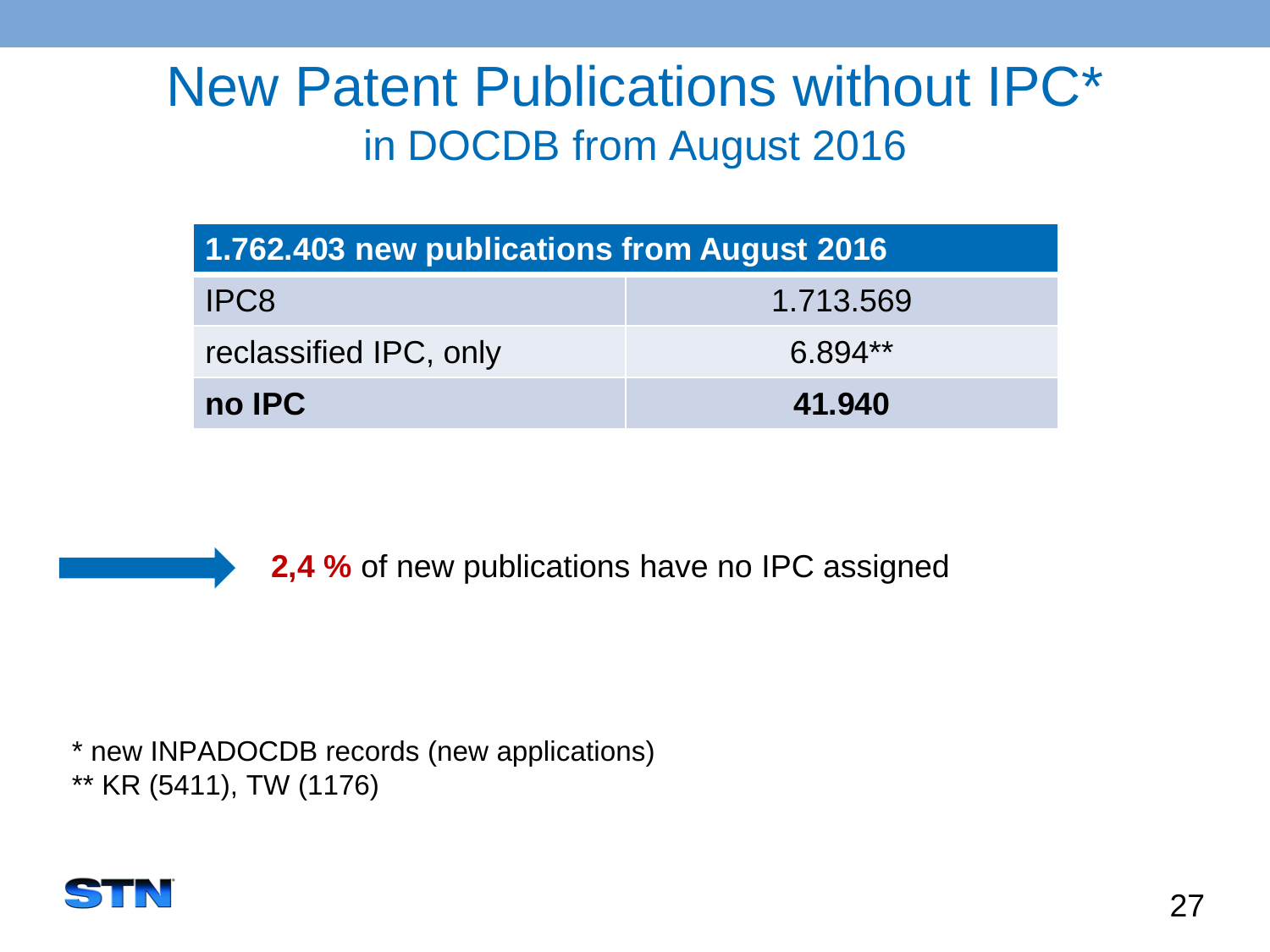# New Patent Publications without IPC in DOCDB from August 2016

| publication type   | no IPC code* | <b>comments</b>               |
|--------------------|--------------|-------------------------------|
| design patents     | 30.186       | US S, JP S, CA S, CL S1, etc. |
| gazette references | 6.406        | <b>GB DO, AP DO</b>           |
| utility models     | 282          | CN U, GB U1, PL U1, etc.      |
| other              | 5.066        | see next slide                |
| total              | 41.940       |                               |

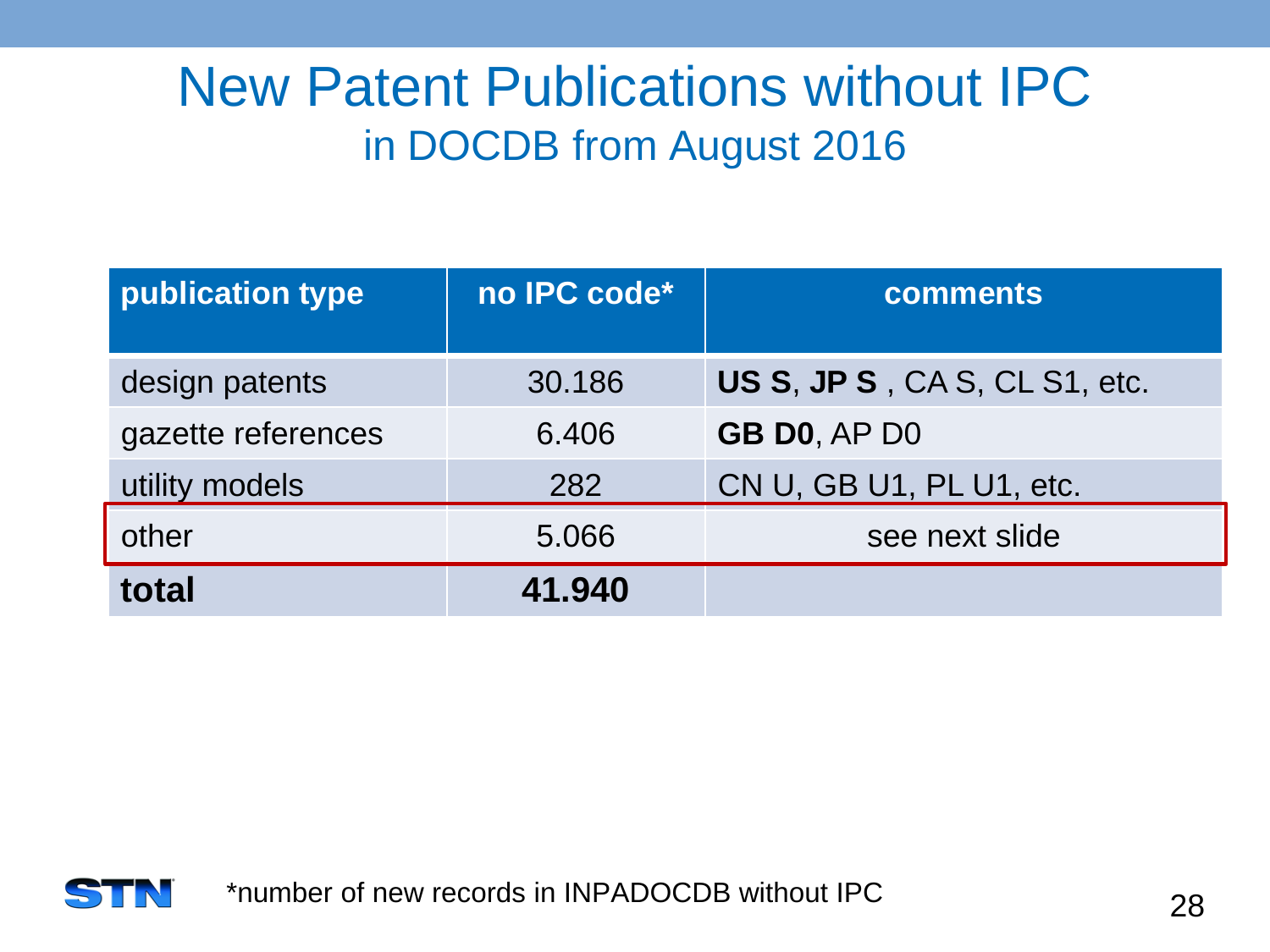# New Patent Publications without IPC in DOCDB from August 2016

|  | patent publica-<br>tion type | no IPC code*  | total number of<br><b>publications</b> |
|--|------------------------------|---------------|----------------------------------------|
|  | <b>CNA</b>                   | 1532 (0,3 %)  | 491.347                                |
|  | <b>SGA</b>                   | 1191 (28 %)   | 4.294                                  |
|  | PLT <sub>3</sub>             | 707 (21 %)    | 3.376                                  |
|  | WO A1/A2                     | 355 $(0,3\%)$ | 107.242                                |
|  | <b>SMB</b>                   | 276 (99,6 %)  | 277                                    |
|  | KR A                         | $172(0,3\%)$  | 67.974                                 |